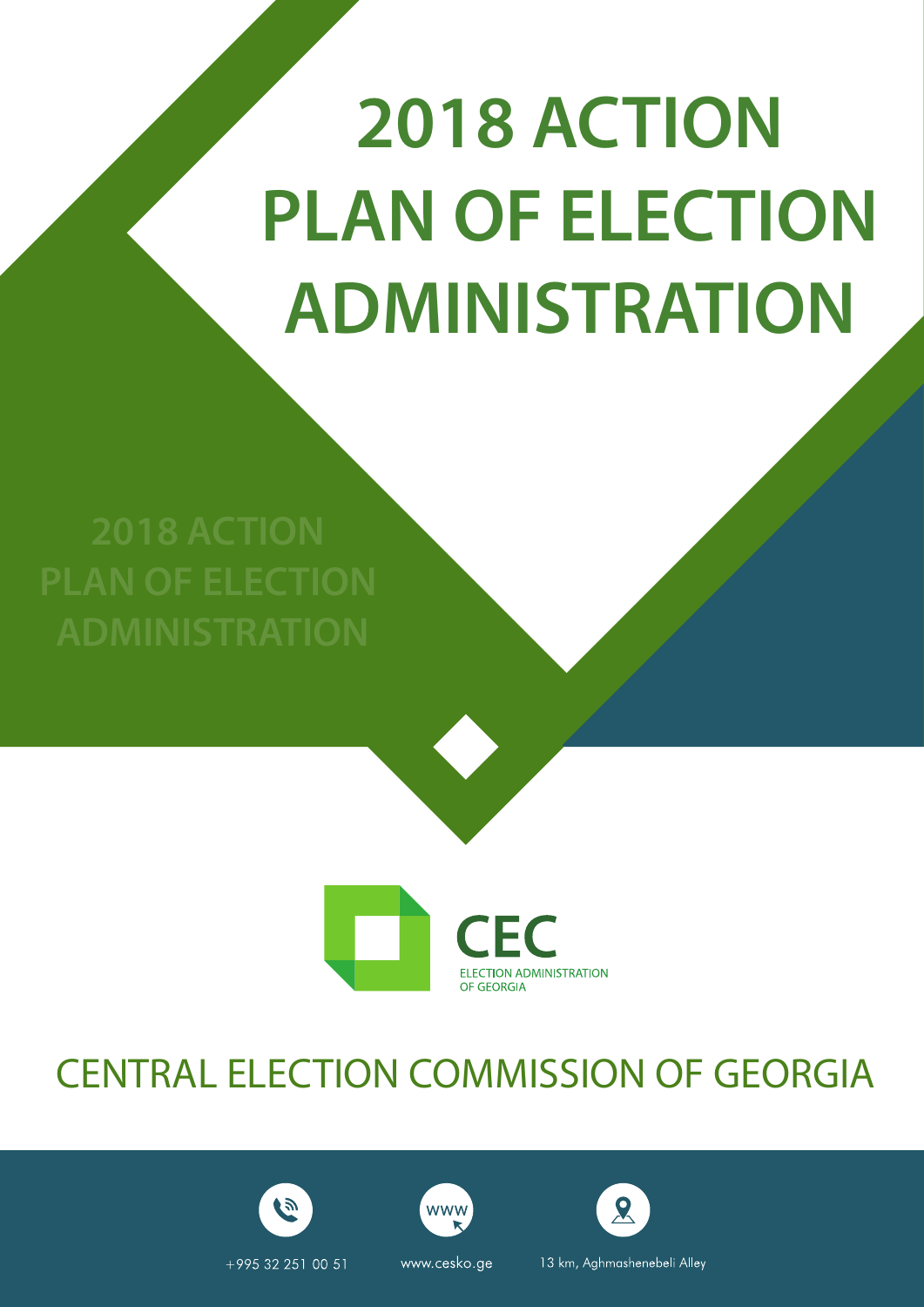## INTRODUCTION

2018 Action Plan of the Election Administration (Action Plan) represents the set of activities to be implemented in 2018 which is defined by the Central Election Commission (CEC) of Georgia on the basis of 2015-2019 Strategic Plan of the Election Administration.

The strategic activities envisioned by the action plan which are in line with the principles announced by the Election Administration (EA), contributes to the enforcement of the administration's mission and achieving its strategic objectives as well as maintenance of their sustainability.

Action Plan is created on the basis of discussions as well as the involvement of the CEC structural units and Electoral Systems Development, Reforms and Training Center (Training Center); The Action Plan represents the integrated document, upon which participants of the process agree on the main activities the EA should implement during the year in order to achieve objectives and strategic priorities. It also guides to an effective distribution of resources on these priorities.

Along with achieving the strategic objectives of the EA, developing the Action Plan also serves to the implementation of the budget of the administration.

Given that, the Presidential Election of Georgia is to be held in 2018, Action Plan envisions those priority activities which will support the administering of the elections on a higher level.



CEC **ELECTION ADMINISTRATION OF GEORGIA**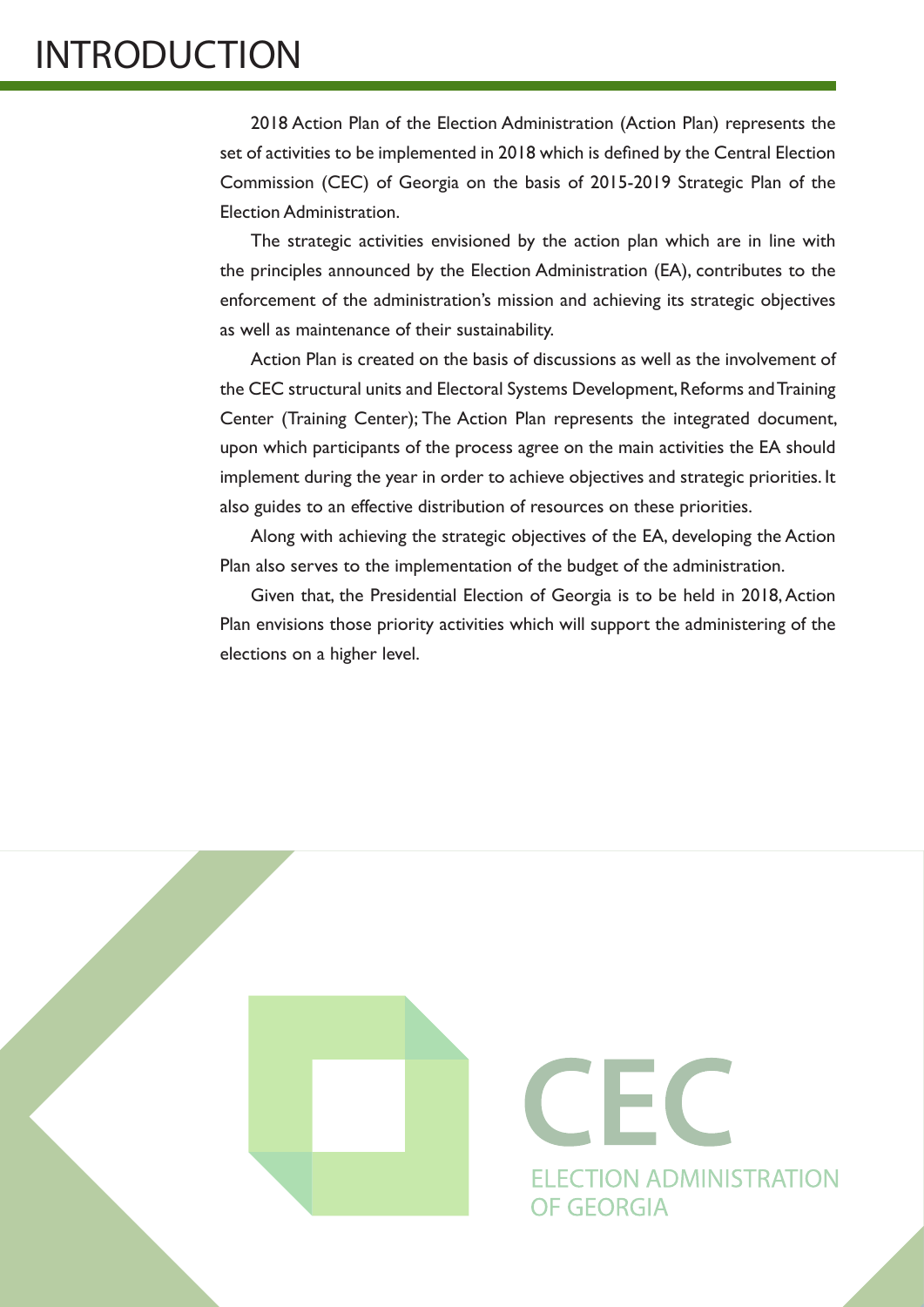### PROCESS OF DEVELOPING ACTION PLAN

2018 Action Plan of the EA is designed according to the rule of planning, reporting, and monitoring of the activities of the EA which is approved by the CEC based on the information derived from the CEC structural units and its training center.

The final document of the 2018 action plan was elaborated as a result of the joint work of the CEC and the heads of its structural units, following the essential editing and correcting of the project proposal of the action plan. The document clearly defines strategic priorities, strategic objectives, planned activities to achieve these objectives, measurable indicators, terms, expected results, resources as well as responsible structural units.

In addition, the plan envisages the activities to be implemented in 2018 based on the Risk Management Plan of the Election Administration of Georgia. The final document was submitted to the CEC for approval.

#### REPORTING

According to the rule of planning, reporting, and monitoring of the activities of the Election Administration, the heads of the CEC structural units submit quarterly and annual reports to the CEC Chairperson. On the basis of information derived from the structural units, the CEC Coordination, Planning and Reporting Department prepares the consolidated quarterly and annual report and submits to the CEC. The CEC annual report is public and in addition to publishing the report at the CEC official website, it is widely shared and presented to the public and stakeholders.

Regular meetings between the CEC and the heads of its structural units will be held and the implementation process of the Action Plan will be evaluated. At the end of the reporting year, the CEC and the heads of its structural units will hold the meeting where participants present and evaluate summary reports on the implementation of the activities defined by the Action Plan as well as the implementation of other supporting activities. Meeting participants also discuss the draft of the next year Action Plan of the EA.

Please see the **[CEC ordinance](http://cesko.ge/res/docs/cg301.pdf)** on approving the 2018 Action Plan of the Election Administration.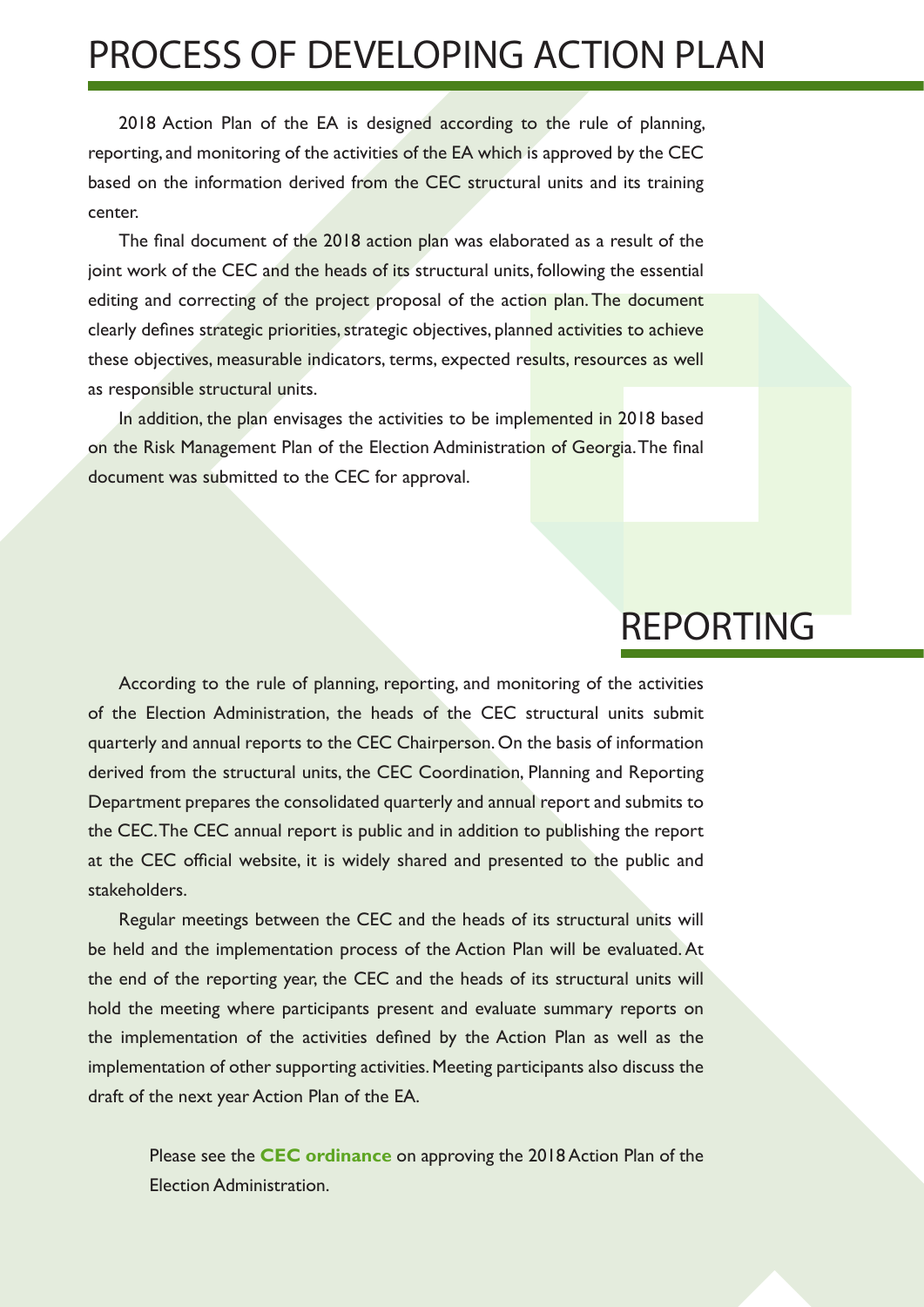Strengthen independence, professionalism and credibility of the Election Administration; establish a system with an effective budget policy and continuous organizational and professional development; contribute to the deve democratic processes.

| $\mathbf{N}^{\mathbf{p}}$ | Objective                                                                                                                                                                                                                   | Activity                                                                                                                       | Indicator                                                                                                                                                                                                                                      | <b>Term for Implementation</b>       | Result                                                                                                                                     | Resource / Responsible<br>Unit                      |
|---------------------------|-----------------------------------------------------------------------------------------------------------------------------------------------------------------------------------------------------------------------------|--------------------------------------------------------------------------------------------------------------------------------|------------------------------------------------------------------------------------------------------------------------------------------------------------------------------------------------------------------------------------------------|--------------------------------------|--------------------------------------------------------------------------------------------------------------------------------------------|-----------------------------------------------------|
| 1.1                       | <b>Ensure Effective EMB</b><br>Management<br>Improve organizational policies,<br>structure<br>and procedures.<br>Improve planning, monitoring<br>and evaluation processes.<br>Improve prctice of internal<br>communication. | 1.1.1 Improve/review the rule of<br>planning, reporting, and<br>monitoring of the activities of the<br>Election Administration | No less than two recommendations are<br>considered<br>Reporting system is adopted at District<br>Election Commissions (DEC)<br>DEC members undergone training on<br>reporting<br>Number of participants                                        | I II III IV V VI VIIVIII IX X XI XII | Planning and<br>reporting processes are improved                                                                                           | Coordination, Planning and<br>Reporting Department  |
|                           |                                                                                                                                                                                                                             | 1.1.2 Drafting/submitting reports                                                                                              | According to the rule, the consolidated<br>quarterly/annual report of activities of<br>the CEC structural units and its training<br>center is submitted to the CEC                                                                             |                                      | Internal reporting process is<br>implemented                                                                                               |                                                     |
|                           |                                                                                                                                                                                                                             |                                                                                                                                | Report on October 21, 2017 Municipal<br>Elections is prepared                                                                                                                                                                                  |                                      | Report on October 21, 2017 Municipal<br>Elections is submitted to the<br>Parliament                                                        |                                                     |
|                           |                                                                                                                                                                                                                             |                                                                                                                                | Report on the activities of the Election<br>Administration during 2017 is prepared<br>Public event for report's presentation is<br>held                                                                                                        |                                      | Electoral stakeholders are informed on<br>activities implemented by the Election $\,$ Coordination, Planning and<br>Administration in 2017 | Reporting Department                                |
|                           |                                                                                                                                                                                                                             |                                                                                                                                | Interim report on elections to be held in<br>2018 is prepared<br>Report is presented to the media and local<br>NGO representatives<br>Report<br>is presented to the diplomatic missions<br>and international organizations'<br>representatives |                                      | Electoral stakeholders are informed on<br>activities implemented for elections to<br>be held in<br>2018                                    |                                                     |
|                           |                                                                                                                                                                                                                             | 1.1.3 Elaboration of DEC activities plan Meetings with DEC are held                                                            | Action plan is prepared                                                                                                                                                                                                                        |                                      | Activity planning in DECs is improved                                                                                                      | <b>Electoral Processes</b><br>Management Department |
|                           |                                                                                                                                                                                                                             | 1.1.4 Discussion of the implementation<br>year and review of the next year's Training Center was held<br>plan                  | Working meeting with CEC members,<br>of the Action Plan for the current structural units, and director of the CEC                                                                                                                              |                                      | 2019 Action Plan is approved                                                                                                               | Coordination, Planning and<br>Reporting Department  |
|                           |                                                                                                                                                                                                                             | 1.1.5 Conduct internal audit of the<br>Election<br>Administration and organization<br>under the<br>CEC state control           | Internal audit is conducted in no less<br>than 2 structural units                                                                                                                                                                              |                                      | Audit reports are submitted to<br>the CEC Chairperson                                                                                      | Internal Audit Department                           |
|                           |                                                                                                                                                                                                                             |                                                                                                                                | 2019 Internal audit plan is prepared and<br>submitted                                                                                                                                                                                          |                                      | Internal audit annual plan is approved                                                                                                     |                                                     |
|                           |                                                                                                                                                                                                                             | basis of the needs revealed through and submitted<br>the internal audit<br>and monitor the implementation                      | 1.1.6 Elaborate recommendations on the Relevant recommendations are prepared<br>Implementation of recommendations is<br>monitored                                                                                                              |                                      | Monitoring report is submitted<br>to the CEC Chairperson                                                                                   | Internal Audit Department                           |
|                           |                                                                                                                                                                                                                             | 1.1.7 Implementation of all important<br>information system's audit in the<br>CEC in terms of security                         | All important information systems of the<br>CEC are defined                                                                                                                                                                                    |                                      |                                                                                                                                            |                                                     |

#### Annex

#### Strategic Pillar #1: Institutional Strengthening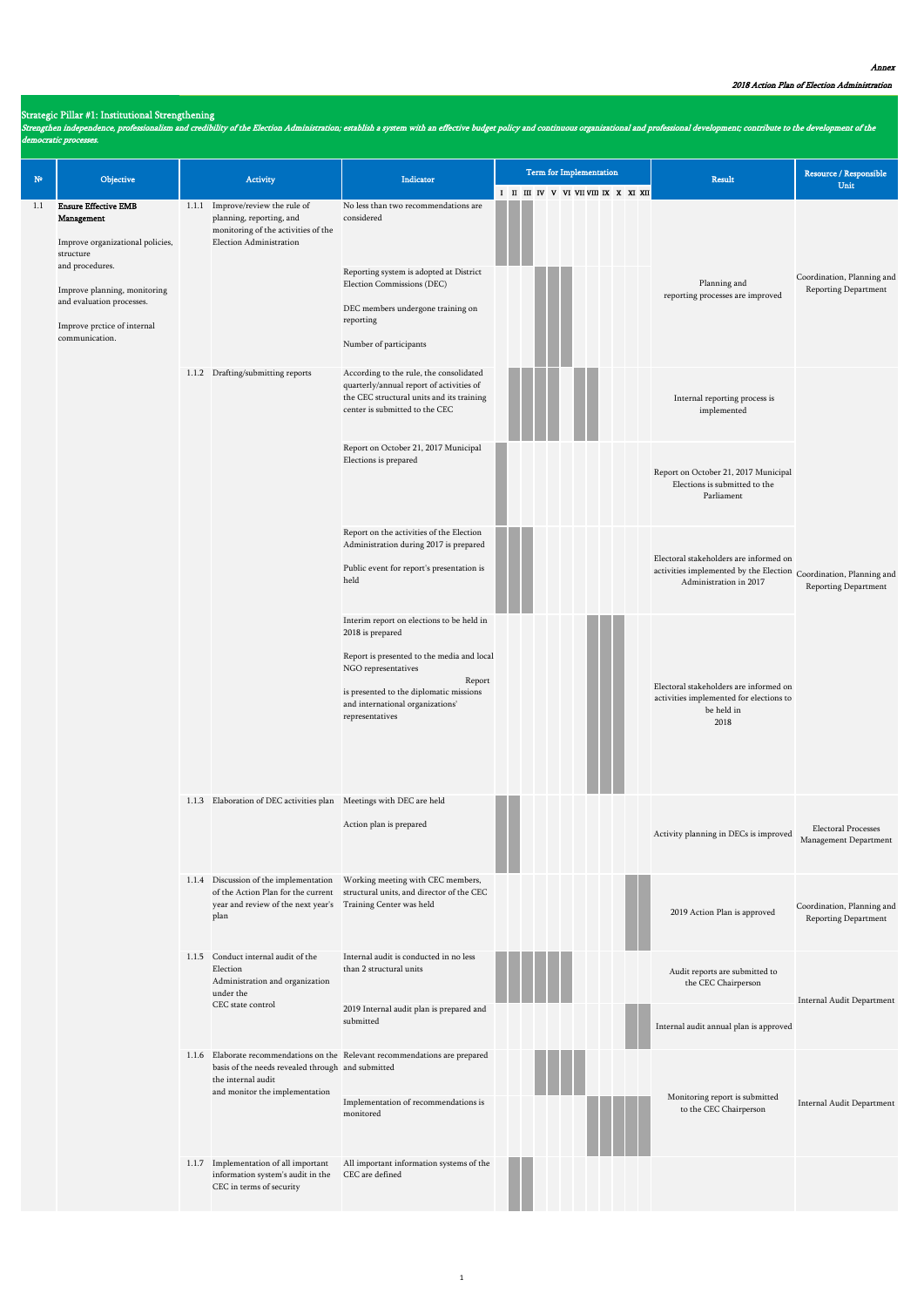| $N^{\circ}$ | Objective | Activity |                                                                                                                                  | Indicator                                                                                                             | <b>Term for Implementation</b><br>I II III IV V VI VII VII IX X XI XII | <b>Result</b>                                                                                         | Resource / Responsible<br>Unit                                                                                                        |
|-------------|-----------|----------|----------------------------------------------------------------------------------------------------------------------------------|-----------------------------------------------------------------------------------------------------------------------|------------------------------------------------------------------------|-------------------------------------------------------------------------------------------------------|---------------------------------------------------------------------------------------------------------------------------------------|
|             |           |          |                                                                                                                                  | Audit of all important information<br>systems at the CEC is conducted, risks are<br>identified                        |                                                                        | Information system audit in terms of<br>security is conducted                                         | Information Security<br>Manager                                                                                                       |
|             |           |          |                                                                                                                                  | Relevant recommendations are submitted<br>to the CEC Chairperson                                                      |                                                                        |                                                                                                       |                                                                                                                                       |
|             |           |          | 1.1.8 Ensure informational security                                                                                              | Procedure's analysis for information<br>security is conducted                                                         |                                                                        |                                                                                                       | <b>Information Security</b>                                                                                                           |
|             |           |          |                                                                                                                                  | Relevant recommendations are submitted<br>to the council                                                              |                                                                        | Current procedures in terms of<br>information security are improved                                   | Manager<br>Information Security                                                                                                       |
|             |           |          |                                                                                                                                  | Action plan is prepared based on the<br>council's decision                                                            |                                                                        |                                                                                                       | Council                                                                                                                               |
|             |           |          | 1.1.9 Develop, implement and certify the Working group is created<br>quality management system<br>according to the international | Procurement of service of quality                                                                                     |                                                                        |                                                                                                       |                                                                                                                                       |
|             |           |          | standards                                                                                                                        | management system is planned and<br>implemented                                                                       |                                                                        |                                                                                                       | Working Group<br>Human Resources<br>Management Department<br>Finance Department<br>Coordination, Planning and<br>Reporting Department |
|             |           |          |                                                                                                                                  | Management's audit is conducted                                                                                       |                                                                        | Quality of management system of the                                                                   |                                                                                                                                       |
|             |           |          |                                                                                                                                  | Report on necessity of amendments is<br>prepared                                                                      |                                                                        | Election Administration is improved<br>Quality of management of electoral<br>processes<br>is improved |                                                                                                                                       |
|             |           |          |                                                                                                                                  | Amendment plan is prepared                                                                                            |                                                                        |                                                                                                       |                                                                                                                                       |
|             |           |          |                                                                                                                                  | Amendments are made                                                                                                   |                                                                        |                                                                                                       |                                                                                                                                       |
|             |           |          |                                                                                                                                  | Certificate audit is conducted                                                                                        |                                                                        |                                                                                                       |                                                                                                                                       |
|             |           |          |                                                                                                                                  | (ISO) management certificate is received                                                                              |                                                                        |                                                                                                       |                                                                                                                                       |
|             |           |          | 1.1.10 Improve communication between<br>CEC and DEC<br>during election and non-election<br>period                                | Technical task for creation of internal<br>communication network/portal of the<br>Election Administration is prepared |                                                                        |                                                                                                       | Human Resources<br>Management Department                                                                                              |
|             |           |          |                                                                                                                                  | Rule for management of portal is<br>prepared and approved                                                             |                                                                        | Internal communication<br>process is improved at the Election<br>Administration                       | Voters' List Formation and<br><b>Informational Technologies</b><br>$Department \\$                                                    |
|             |           |          |                                                                                                                                  | Online internal communication<br>network/portal of the Election<br>Administration is created                          |                                                                        |                                                                                                       |                                                                                                                                       |
|             |           |          | 1.1.11 Improve financial management,<br>state procurement, accounting,<br>financial reporting in DEC                             | Instruction is updated                                                                                                |                                                                        |                                                                                                       |                                                                                                                                       |
|             |           |          |                                                                                                                                  | Training courses for DEC are conducted                                                                                |                                                                        |                                                                                                       |                                                                                                                                       |
|             |           |          |                                                                                                                                  | Number of training participants                                                                                       |                                                                        |                                                                                                       |                                                                                                                                       |
|             |           |          | 1.1.12 Analyze updated rule for funding<br>of DEC during elections                                                               | Analysis of updated rule of funding is<br>implemented                                                                 |                                                                        | Financial management at DEC is<br>improved                                                            | Finance Department                                                                                                                    |
|             |           |          |                                                                                                                                  | Results of analysis are reflected in the<br>CEC's relevant projects                                                   |                                                                        |                                                                                                       |                                                                                                                                       |
|             |           |          |                                                                                                                                  | Training materials are updated                                                                                        |                                                                        |                                                                                                       |                                                                                                                                       |
|             |           |          |                                                                                                                                  | Training courses are conducted for DEC                                                                                |                                                                        |                                                                                                       |                                                                                                                                       |

|  |  |                                                                                                                     | Number of participants                                                                         |  |  |  |                                        |                    |
|--|--|---------------------------------------------------------------------------------------------------------------------|------------------------------------------------------------------------------------------------|--|--|--|----------------------------------------|--------------------|
|  |  | 1.1.13 Improve the electronic system of<br>accounting<br>the property/supplies of the<br>Election<br>Administration | Selective and mandatory inventory plan<br>is developed                                         |  |  |  |                                        |                    |
|  |  |                                                                                                                     | Relevant recommendations on asset<br>accounting are prepared/submitted to<br><b>DEC</b>        |  |  |  | Administration's property/supplies are |                    |
|  |  |                                                                                                                     | Inventory is carried out according to the<br>plan                                              |  |  |  | fully recorded                         | Finance Department |
|  |  |                                                                                                                     | Instruction for DEC on returning<br>inventory to the CEC storage after<br>elections is created |  |  |  |                                        |                    |
|  |  | 1.1.14 Analyze election expenses                                                                                    | Report(s) are prepared according to the<br>standards                                           |  |  |  | Information on election expenses is    | Finance Department |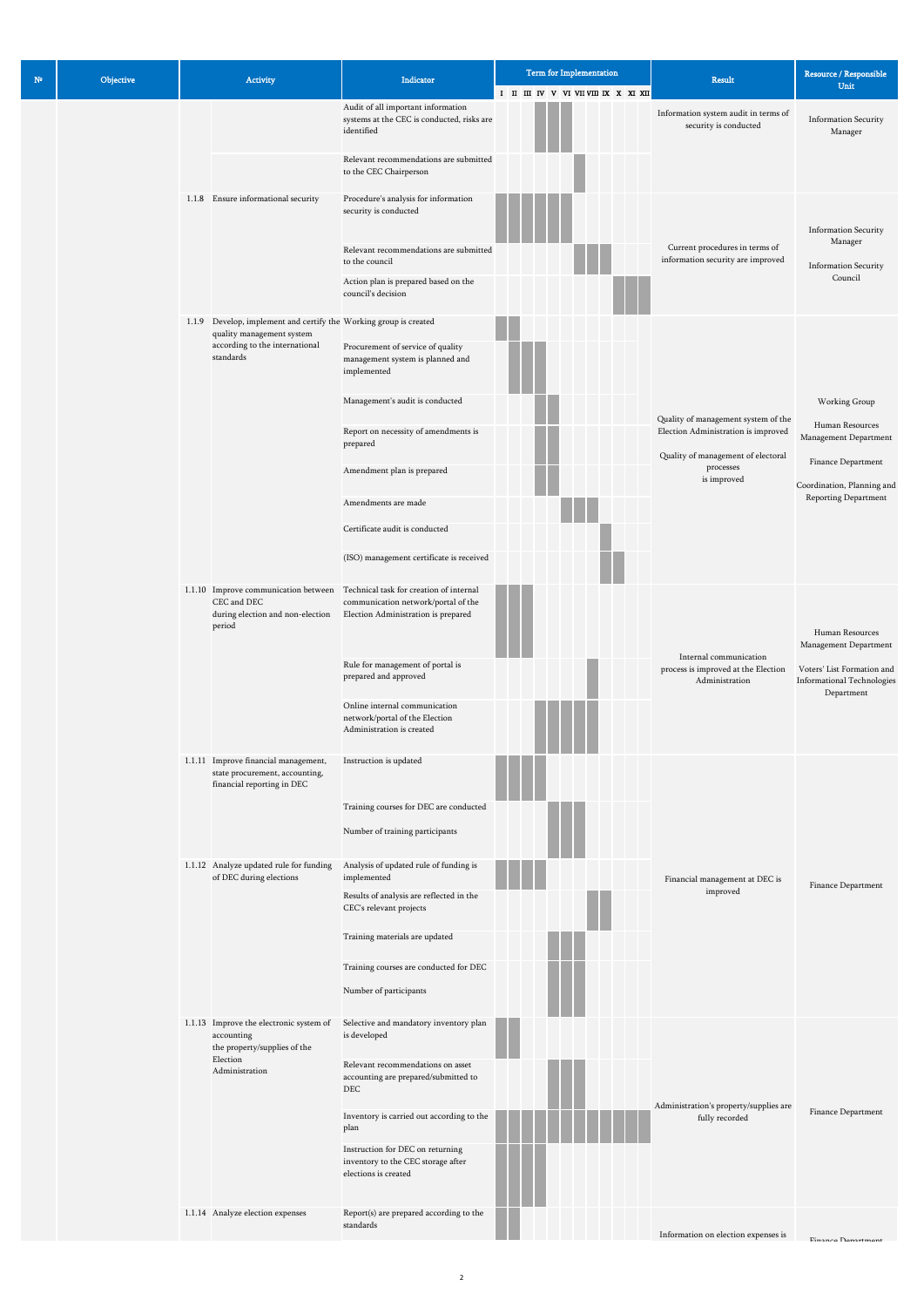|                                                                              |                                   | Voters' List Formation and<br><b>Informational Technologies</b><br>Department |
|------------------------------------------------------------------------------|-----------------------------------|-------------------------------------------------------------------------------|
| Access of certified persons to the database<br>is reflected in the provision | Certified persons may access data | CEC Training Center<br>Legal Department                                       |
| Program is modified accordingly                                              |                                   | Voters' List Formation and<br><b>Informational Technologies</b><br>Department |

| $N^{\circ}$ | Objective                                                                                                                                                        | Activity |                                                                                                                                                                                  | Indicator                                                                                                                                                                                                                                       | <b>Term for Implementation</b><br>I II III IV V VI VII VIII IX X XI XII | Result                                                                                                 | Resource / Responsible<br>Unit                                                                                                                                                             |
|-------------|------------------------------------------------------------------------------------------------------------------------------------------------------------------|----------|----------------------------------------------------------------------------------------------------------------------------------------------------------------------------------|-------------------------------------------------------------------------------------------------------------------------------------------------------------------------------------------------------------------------------------------------|-------------------------------------------------------------------------|--------------------------------------------------------------------------------------------------------|--------------------------------------------------------------------------------------------------------------------------------------------------------------------------------------------|
|             |                                                                                                                                                                  |          |                                                                                                                                                                                  | Information is posted on website                                                                                                                                                                                                                |                                                                         | published                                                                                              | гшансе перациент                                                                                                                                                                           |
|             |                                                                                                                                                                  |          | the CEC<br>archive, integrate documents in<br>electronic<br>archive program                                                                                                      | 1.1.15 Digitalize the original documents at Number of the digitalized documents<br>integrated in the program is increased<br>approximately by 10 000 documents                                                                                  |                                                                         | New documents are added to online<br>archival database                                                 | Registration and<br>Administrative Department                                                                                                                                              |
|             |                                                                                                                                                                  |          | 1.1.16 Conduct anonymous survey of<br>employees'<br>satisfaction and motivation                                                                                                  | Anonymous survey on satisfaction and<br>motivation is conducted with the<br>participation of no less than 70% of<br>employees<br>Survey results are analyzed<br>Relevant recommendations are prepared<br>and submitted to<br>the CEC management |                                                                         | Anonymous survey of<br>employee satisfaction and<br>motivation is conducted                            | Human Resources<br>Management Department                                                                                                                                                   |
| 1.2         | Human Resources Development<br>Create modern system of HR<br>management<br>Increase professional capacity of<br>staff<br>Ensure<br>effective working environment |          | 1.2.1 Carry out the plan for staff<br>retraining                                                                                                                                 | Analysis on the necessity of training<br>courses is carried out<br>Relevant report is submitted to the CEC<br>Chairperson<br>Training's annual plan is approved<br>Number of conducted training courses<br>Number of trained employees          |                                                                         | Qualification of employees is<br>increased                                                             | Human Resources<br>Management Department                                                                                                                                                   |
|             |                                                                                                                                                                  |          | 1.2.2 Carry out orientation training<br>"review of elections and general )<br>course on the procedures" to newly<br>appointed/elected employee at the<br>Election Administration | Training course is modified (if applicable<br>Number of conducted training<br>courses/participants by Human Resources<br>Management Department<br>Number of conducted training<br>courses/participants by Training Center                       |                                                                         | Engagement of new staff<br>members and interns in the<br>work of Election<br>Administration is ensured | Human Resources<br>Management Department<br>CEC Training Center                                                                                                                            |
|             |                                                                                                                                                                  |          | 1.2.3 Introduce mentoring practice                                                                                                                                               | Rule for mentoring is developed<br>Mentors are selected<br>Number of personnel who received<br>mentoring                                                                                                                                        |                                                                         | Practice of sharing professional<br>experience is introduced                                           | Human Resources<br>Management Department                                                                                                                                                   |
|             |                                                                                                                                                                  | 1.2.4    | Organize certification of Election<br>Administration officials                                                                                                                   | Possibilities to establish certification<br>program in regions are examined<br>Software is modified accordingly                                                                                                                                 |                                                                         | New possibilities of certification<br>service are examined                                             | Voters' List Formation and<br><b>Informational Technologies</b><br>Department<br><b>Information Security</b><br>Manager<br>CEC Training Center<br>Relevant District Election<br>Commission |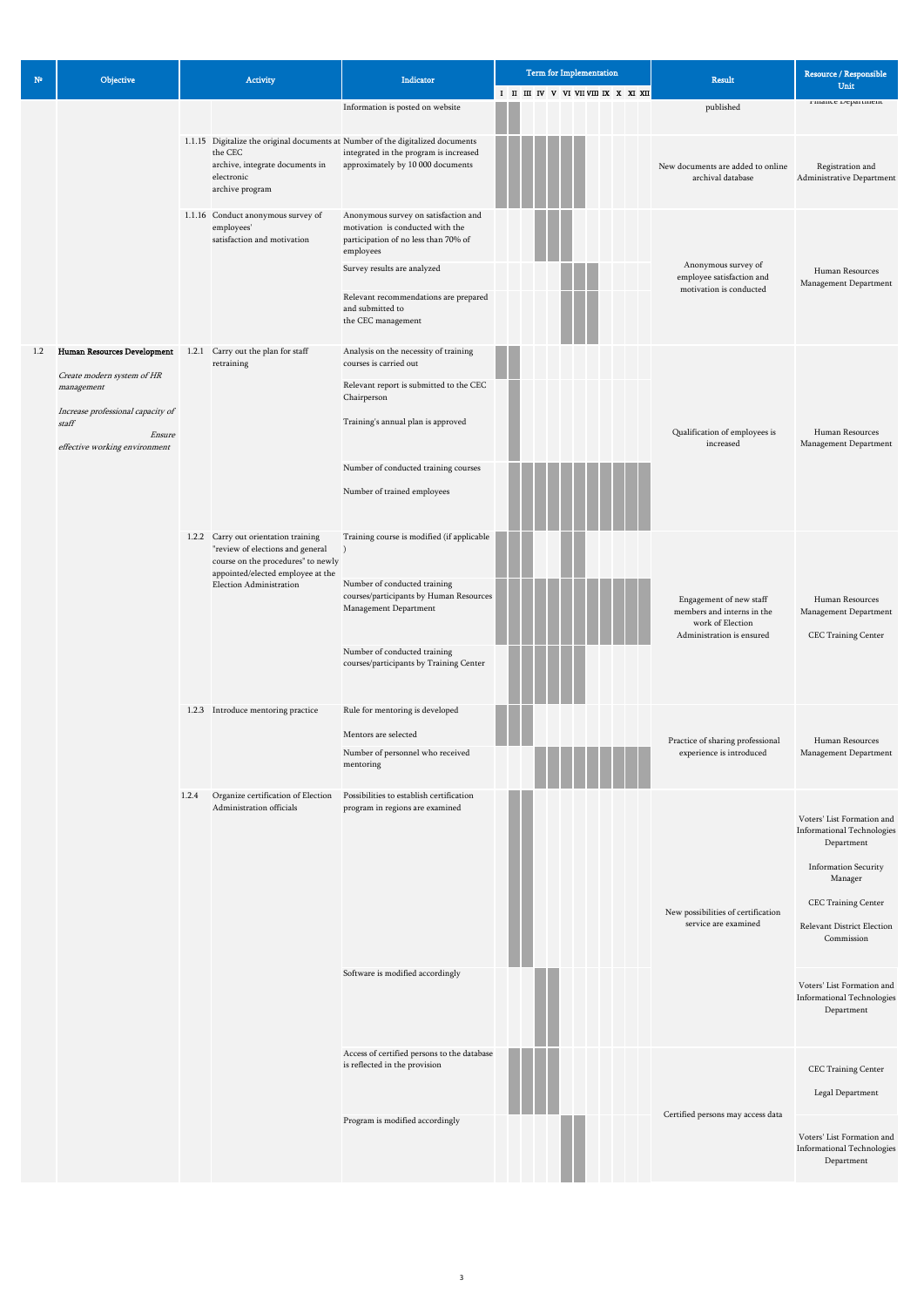| $N^{\circ}$ | Objective                                                                                                       | Activity                                                                                       | Indicator                                                                                                                                                                                                                                                                                                                                                                                                                   | <b>Term for Implementation</b><br>I II III IV V VI VII VIII IX X XI XII | Result                                                                                              | Resource / Responsible<br>Unit                                                                               |
|-------------|-----------------------------------------------------------------------------------------------------------------|------------------------------------------------------------------------------------------------|-----------------------------------------------------------------------------------------------------------------------------------------------------------------------------------------------------------------------------------------------------------------------------------------------------------------------------------------------------------------------------------------------------------------------------|-------------------------------------------------------------------------|-----------------------------------------------------------------------------------------------------|--------------------------------------------------------------------------------------------------------------|
|             |                                                                                                                 |                                                                                                | No less than 1 certification exam is<br>conducted<br>Statistics on certification exam is<br>prepared                                                                                                                                                                                                                                                                                                                        |                                                                         | Certification of the Election<br>Administration's officials is conducted Voters' List Formation and | Training Center<br><b>Informational Technologies</b><br>Department                                           |
|             |                                                                                                                 | 1.2.5 Training of DEC members on<br>media relations                                            | Training methodology is defined<br>Number of participants                                                                                                                                                                                                                                                                                                                                                                   |                                                                         | DEC members' public speaking skills<br>are improved                                                 | <b>Public Relations</b><br>Department<br><b>Electoral Processes</b><br>Management Department                 |
|             |                                                                                                                 | meetings, observation missions                                                                 | 1.2.6 Participate in conferences, working Official visits abroad is organized for the<br>representatives of the Election<br>Administration<br>Number of official visits abroad<br>Number of participants<br>Reports on official visits is submitted                                                                                                                                                                         |                                                                         | International experience is shared                                                                  | <b>Public Relations</b><br>Department<br>CEC Training Center                                                 |
|             |                                                                                                                 | 1.2.7 Training courses on legal writing<br>for DEC members                                     | Training materials are updated<br>Number of conducted meetings<br>Number of trained DEC members<br>Number of inaccuracies identified in legal<br>acts drafted by DECs during election<br>period                                                                                                                                                                                                                             |                                                                         | Process of drafting legal acts at<br>DEC is improved                                                | Legal Department<br>Human Resources<br>Management Department<br>Electoral Processes<br>Management Department |
| 1.3         | Improve infrastructure<br>Equip the organization with<br>modern infrastructure<br>Use<br>innovative information | 1.3.1 Create, engage and use modern<br>electronic programs/softwares in<br>electoral processes | Needs of developing softwares are<br>identified<br>softwares are created                                                                                                                                                                                                                                                                                                                                                    |                                                                         | New softwares are adopted in electoral<br>processes accordingly                                     | Voters' List Formation and<br><b>Informational Technologies</b><br>Department                                |
|             | technologie                                                                                                     | 1.3.2 Update part of the server and<br>increase information storage<br>capacity                | Server is purchased<br>Information storage capacity is increased                                                                                                                                                                                                                                                                                                                                                            |                                                                         | Information storage<br>capabilities at the server are<br>improved                                   | Voters' List Formation and<br><b>Informational Technologies</b><br>$Department \\$                           |
|             |                                                                                                                 | 1.3.3 Capacity buliding of online<br>registration program                                      | Analysis of the work of the pilot program<br>module for electoral registration of the<br>election subjects (CEC / District) is<br>implemented<br>Technical task of the modules to be added<br>to the online registration program is<br>prepared and submitted:<br>- online registration module for<br>candidates of election subjects<br>- online registration module for<br>international, domestic observers and<br>media |                                                                         |                                                                                                     | Working Group<br>Voters' List Formation and                                                                  |

| - electoral registration module for<br>representatives of election subjects<br>(precinct) | Electoral registration process is<br>simplified | <b>Informational Technologies</b><br>Department |
|-------------------------------------------------------------------------------------------|-------------------------------------------------|-------------------------------------------------|
| - module of appointing DEC and PEC                                                        |                                                 | Registration and                                |
| members                                                                                   |                                                 | Administrative Department                       |
|                                                                                           |                                                 | <b>Electoral Processes</b>                      |
|                                                                                           |                                                 | Management Department                           |
|                                                                                           |                                                 | Human Resources                                 |
| Modules are created                                                                       |                                                 | Management Department                           |
| Textbook/manual is designed on the use<br>of program for training                         |                                                 |                                                 |
|                                                                                           |                                                 |                                                 |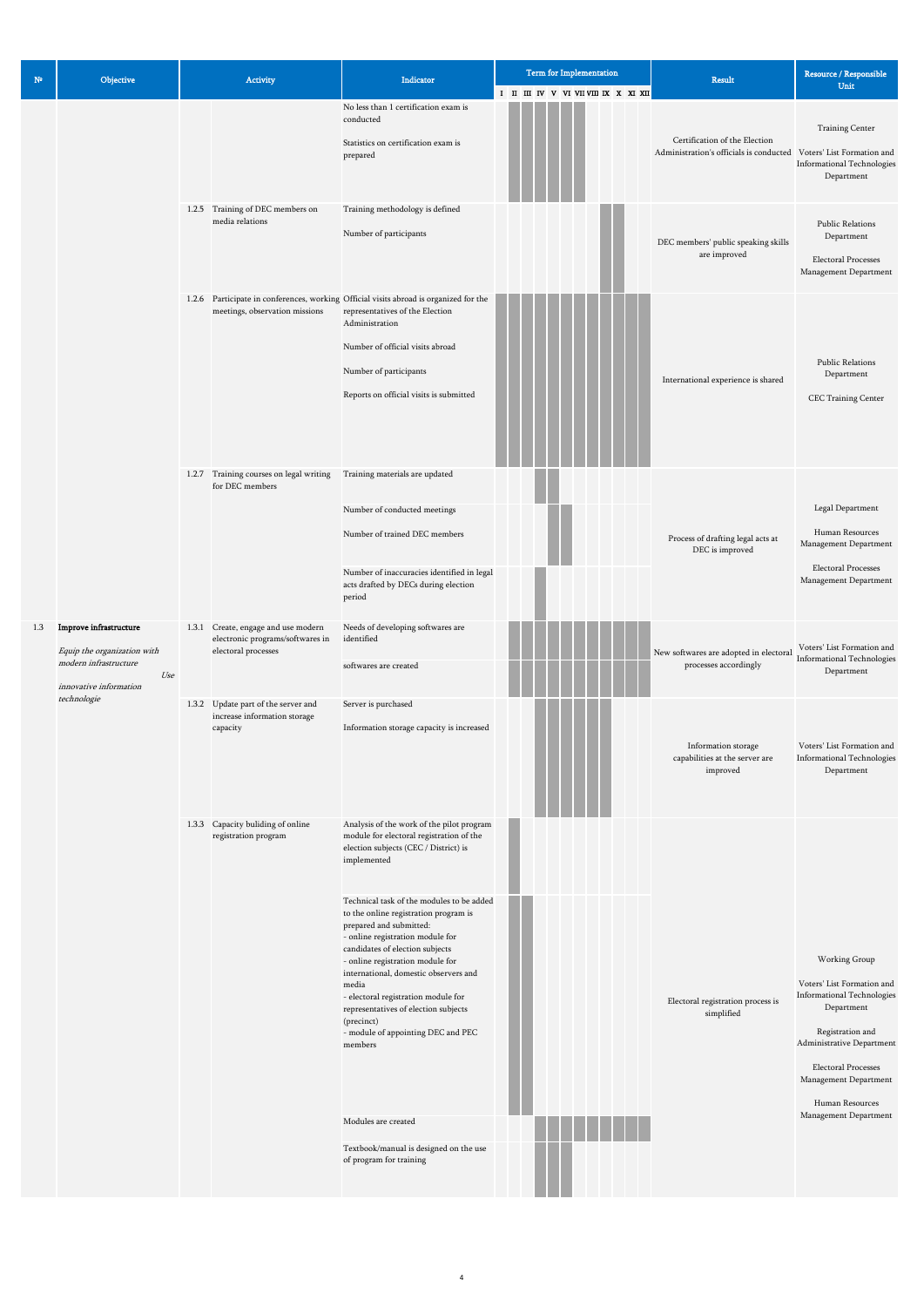| N <sup>2</sup> | Objective | Activity |                                                                        | Indicator                                                                                                                     | <b>Term for Implementation</b>        | Result                                                                          | Resource / Responsible<br>Unit                                                                              |
|----------------|-----------|----------|------------------------------------------------------------------------|-------------------------------------------------------------------------------------------------------------------------------|---------------------------------------|---------------------------------------------------------------------------------|-------------------------------------------------------------------------------------------------------------|
|                |           |          |                                                                        | Training course is conducted for program<br>users                                                                             | I II III IV V VI VII VIII IX X XI XII |                                                                                 |                                                                                                             |
|                |           |          |                                                                        | Number of participants of training                                                                                            |                                       |                                                                                 |                                                                                                             |
|                |           |          | 1.3.4 Advance the Election Process<br>Management<br>Systems (EPMS)     | Technical task for adding relevant<br>changes to EPMS are prepared and<br>submitted                                           |                                       |                                                                                 |                                                                                                             |
|                |           |          |                                                                        | DEC legal acts management module is<br>created in EPMS for posting it on the<br>CEC website                                   |                                       | Possibility to obtain the information                                           | Electoral Processes<br>Management Department                                                                |
|                |           |          |                                                                        | Rule of functioning of EPMS is<br>elaborated                                                                                  |                                       | required to administer the elections is<br>increased                            | Voters' List Formation and<br><b>Informational Technologies</b><br>Department                               |
|                |           |          |                                                                        | Changes to the programe are made                                                                                              |                                       |                                                                                 |                                                                                                             |
|                |           |          |                                                                        | DEC received program instruction<br>Number of participants                                                                    |                                       |                                                                                 |                                                                                                             |
|                |           |          | 1.3.5 Create electronic program of<br>planning and reporting           | Technical task of program is prepared and<br>submitted                                                                        |                                       |                                                                                 |                                                                                                             |
|                |           |          |                                                                        | Electronic program is created                                                                                                 |                                       |                                                                                 | Coordination, Planning and<br>Reporting Department                                                          |
|                |           |          |                                                                        | Rule/instruction of use of program is<br>developed                                                                            |                                       | Planning and reporting process is<br>simplified                                 | Voters' List Formation and<br><b>Informational Technologies</b>                                             |
|                |           |          |                                                                        | Pilot program is adopted                                                                                                      |                                       |                                                                                 | Departments                                                                                                 |
|                |           |          | 1.3.6 Improve defence system against<br>cyber attack                   | Defence system against cyber attack is<br>examined and updated accordingly<br>Monitoring system is launched                   |                                       |                                                                                 | Voters' List Formation and                                                                                  |
|                |           |          |                                                                        | Identification of attempts to penetrate<br>into information systems is possible                                               |                                       | Risk of violating the integrity<br>of information systems is                    | <b>Informational Technologies</b><br>Departments                                                            |
|                |           |          |                                                                        | Preventive measures are taken                                                                                                 |                                       | reduced                                                                         | <b>Information Security</b><br>Manager                                                                      |
|                |           |          | 1.3.7 Introduce the system for quick<br>sending and monitoring of the  | Election-related incidents are classified                                                                                     |                                       |                                                                                 |                                                                                                             |
|                |           |          | information on E-day incidents                                         | Rule of information delivery on incidents<br>is created                                                                       |                                       |                                                                                 | Working Group<br>Electoral Processes                                                                        |
|                |           |          |                                                                        | Quick sending and monitoring system on<br>E-day incidents for information's speedy<br>delivery is created and piloted through |                                       | Possibility to access information on<br>incidents within shortest possible time | Management Department<br>Legal Department                                                                   |
|                |           |          |                                                                        | text messages                                                                                                                 |                                       | is created                                                                      | Voters' List Formation and<br><b>Informational Technologies</b><br>Departments                              |
|                |           |          |                                                                        |                                                                                                                               |                                       |                                                                                 | District Election<br>Commission                                                                             |
|                |           |          | 1.3.8 Arrange CEC archive                                              | Storage is equipped with stacks                                                                                               |                                       |                                                                                 |                                                                                                             |
|                |           |          |                                                                        | No less than 7 multifunctional scanners<br>are purchased                                                                      |                                       | Possibility of storage of archived<br>materials is increased                    | Registration and<br>Administrative Department                                                               |
|                |           |          | 1.3.9 Establish web-based/online<br>chancellery                        | Simplified and accessible environment is<br>created for natural/legal persons to<br>request and receive information           |                                       |                                                                                 | Registration and                                                                                            |
|                |           |          |                                                                        |                                                                                                                               |                                       | Possibility to request information for<br>natural/legal persons is simplified   | Administrative Department<br>Voters' List Formation and<br><b>Informational Technologies</b><br>Departments |
|                |           |          | 1.3.10 Improve infrastructure of the<br><b>Election Administration</b> | Number of implemented infrastructural<br>projects at the CEC                                                                  |                                       |                                                                                 |                                                                                                             |
|                |           |          |                                                                        |                                                                                                                               |                                       | Election Administration's                                                       |                                                                                                             |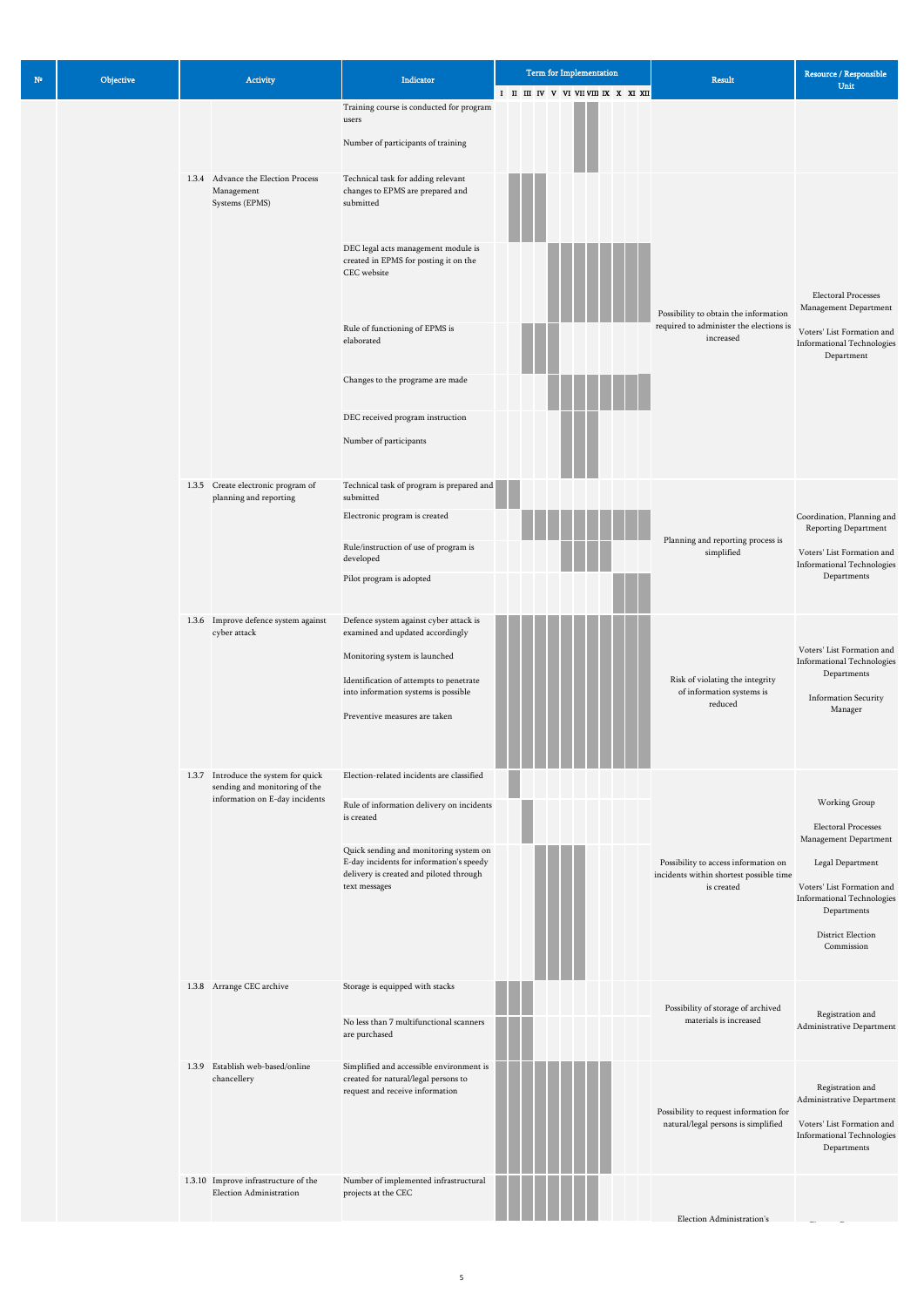| $N^{\circ}$ | Objective                                                                                                                             | Activity |                                                                                                                                                       | Indicator                                                                                                                      | Term for Implementation<br>I II III IV V VI VII VII IX X XI XII | <b>Result</b>                                                                                        | Resource / Responsible<br>Unit                                                         |
|-------------|---------------------------------------------------------------------------------------------------------------------------------------|----------|-------------------------------------------------------------------------------------------------------------------------------------------------------|--------------------------------------------------------------------------------------------------------------------------------|-----------------------------------------------------------------|------------------------------------------------------------------------------------------------------|----------------------------------------------------------------------------------------|
|             |                                                                                                                                       |          |                                                                                                                                                       | Number of implemented infrastructural<br>projects by DEC                                                                       |                                                                 | infrastructure is improved                                                                           | Finance Department                                                                     |
|             |                                                                                                                                       |          | 1.3.11 Support the process of locating<br>polling stations in appropriate<br>buildings                                                                | Meetings are held with relevant entities                                                                                       |                                                                 |                                                                                                      |                                                                                        |
|             |                                                                                                                                       |          |                                                                                                                                                       | According to standards, information is<br>retrieved and processed on adapted<br>building-premises from responsible<br>entities |                                                                 | Polling stations are located<br>according to the plan                                                | <b>Electoral Processes</b><br>Management Department                                    |
|             |                                                                                                                                       |          |                                                                                                                                                       | Plan of locating polling station is<br>developed and alternative possibilities are<br>identified                               |                                                                 |                                                                                                      | District Election<br>Commissions<br>Coordination, Planning and<br>Reporting Department |
|             |                                                                                                                                       |          |                                                                                                                                                       | Number of adapted election precincts<br>according to the standards                                                             |                                                                 | According to the standards,<br>information on adapted election<br>precincts is available on website  |                                                                                        |
| 1.4         | Promote the image<br>Increase level of trust towards<br>the Election<br>Administration among                                          |          | 1.4.1 Carry out image/advertisement<br>campaign                                                                                                       | Image/advertisement concept is updated<br>Image campaign is carried out                                                        |                                                                 | Image/advertisement concept goals are<br>achieved                                                    | <b>Public Relations</b><br>Department                                                  |
|             | stakeholders and<br>voters<br>Position the CEC as a regional<br>leader, offering its expertise in<br>the election<br>management field |          | 100th anniversary of the first<br>democratic elections                                                                                                | 1.4.2 Organize an event dedicated to the Event's concept and plan is developed                                                 |                                                                 | Activities dedicated to the 100th<br>anniversary of the first democratic<br>elections is planned     | <b>Public Relations</b><br>Department                                                  |
|             |                                                                                                                                       |          | share<br>best practices with other countries' Number of participant EMBs<br>EMBs                                                                      | 1.4.3 Offer consultative mechanisms and Number of conducted consultative events                                                |                                                                 | Best practices of the Election<br>Administration of Georgia are<br>shared with other countries' EMBs | CEC<br>CEC Training Center                                                             |
|             |                                                                                                                                       |          | 1.4.4 Organize annual meeting of EMBs Theme of the conference is defined                                                                              |                                                                                                                                |                                                                 |                                                                                                      |                                                                                        |
|             |                                                                                                                                       |          |                                                                                                                                                       | Participants are invited<br>Number of participant organizations and<br>representatives                                         |                                                                 | Annual Meeting of Election<br>Management Bodies (EMB) is<br>held                                     | Public Relations<br>Department<br>Finance Department                                   |
|             |                                                                                                                                       |          |                                                                                                                                                       | Logistics of the conference is ensured                                                                                         |                                                                 |                                                                                                      |                                                                                        |
|             |                                                                                                                                       |          | 1.4.5 Implementation of projects and<br>programs in partnership with other considering the need<br>countries' EMBs and international<br>organizations | Number of projects and programs                                                                                                |                                                                 | Partnership with other countries'<br>EMBs and international organizations<br>is intensified          | $\mbox{CEC}$<br>CEC Training Center                                                    |
|             |                                                                                                                                       |          | 1.4.6 Organize social events                                                                                                                          | Following social campaigns are<br>conducted:                                                                                   |                                                                 |                                                                                                      |                                                                                        |
|             |                                                                                                                                       |          |                                                                                                                                                       | for the beneficiaries at Elderly<br>Care Facility<br>with participation of PWDs                                                |                                                                 | Social campaigns are organized                                                                       | Human Resources<br>Management Department<br>Public Relations                           |

| blood donation campaign | Department |
|-------------------------|------------|
|                         |            |
|                         |            |
|                         |            |
|                         |            |
|                         |            |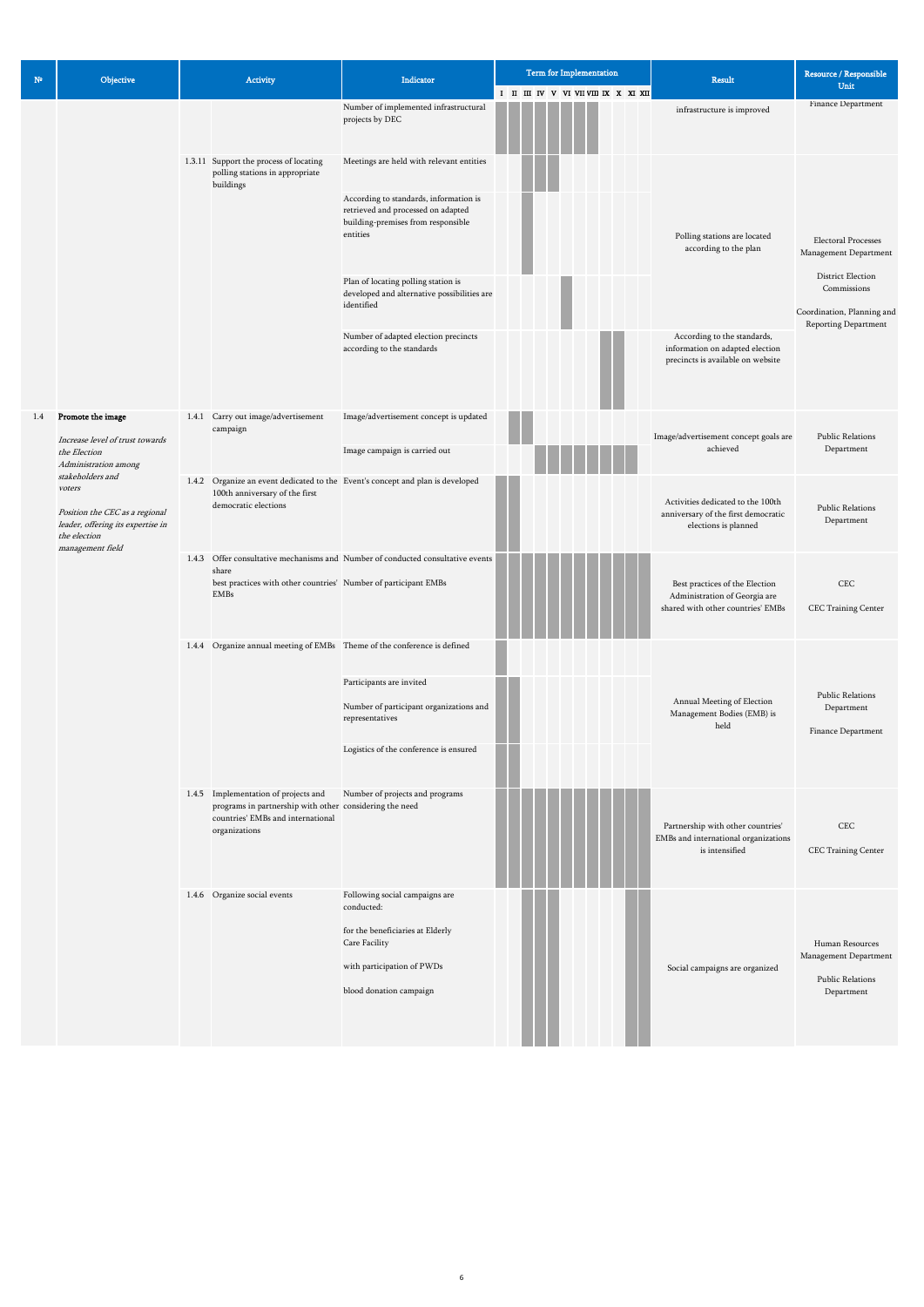| $N^{\circ}$ | Objective                                      |  | Activity                                                                                                                  | <b>Indicator</b>                                                            | Term for Implementation               | Result                                                                 | Resource / Responsible                              |
|-------------|------------------------------------------------|--|---------------------------------------------------------------------------------------------------------------------------|-----------------------------------------------------------------------------|---------------------------------------|------------------------------------------------------------------------|-----------------------------------------------------|
|             |                                                |  |                                                                                                                           |                                                                             | I II III IV V VI VII VIII IX X XI XII |                                                                        | Unit                                                |
|             | Strategic Pillar #2: Civic and Voter Education |  |                                                                                                                           |                                                                             |                                       |                                                                        |                                                     |
|             |                                                |  | Increase the level of civic engagement through educational programs; increase voter turnout and number of informed voters |                                                                             |                                       |                                                                        |                                                     |
|             | Implement programs of civic                    |  | 2.1.1 Carry out information campaign                                                                                      | Information/media campaign is                                               |                                       |                                                                        |                                                     |
|             | and voter<br>education                         |  |                                                                                                                           | implemented                                                                 |                                       |                                                                        |                                                     |
|             | Increase awareness among voters                |  |                                                                                                                           | Number of materials displayed on TV,<br>radio, press and internet           |                                       | Information campaign for                                               | <b>Public Relations</b>                             |
|             | and<br>increase civic and electoral            |  |                                                                                                                           | Number of information materials                                             |                                       | voters is implemented                                                  | Department                                          |
|             | participation<br>through effective and         |  |                                                                                                                           |                                                                             |                                       |                                                                        |                                                     |
|             | continuous                                     |  |                                                                                                                           |                                                                             |                                       |                                                                        |                                                     |
|             | educational campaigns                          |  | 2.1.2 Conduct informational-learning<br>program for XI-XII graders at                                                     | Study materials are prepared                                                |                                       |                                                                        |                                                     |
|             |                                                |  | public schools                                                                                                            | Training of trainers (ToT) is conducted                                     |                                       |                                                                        |                                                     |
|             |                                                |  |                                                                                                                           | Number of training courses                                                  |                                       |                                                                        |                                                     |
|             |                                                |  |                                                                                                                           |                                                                             |                                       | Study course for XI-XII graders at                                     | CEC Training Center                                 |
|             |                                                |  |                                                                                                                           | Training course is conducted                                                |                                       | public schools is implemented                                          | District Election<br>Commissions                    |
|             |                                                |  |                                                                                                                           | Number of municipalities                                                    |                                       |                                                                        |                                                     |
|             |                                                |  |                                                                                                                           | Number of public schools                                                    |                                       |                                                                        |                                                     |
|             |                                                |  |                                                                                                                           | Number of students                                                          |                                       |                                                                        |                                                     |
|             |                                                |  | 2.1.3 Conduct the learning course<br>"Electoral Law" at higher education                                                  | Study material is elaborated                                                |                                       |                                                                        |                                                     |
|             |                                                |  | institutions                                                                                                              | Number of higher education institutions                                     |                                       | Semester learning course on                                            |                                                     |
|             |                                                |  |                                                                                                                           | Number of participants                                                      |                                       | "electoral law" is implemented                                         | CEC Training Center                                 |
|             |                                                |  |                                                                                                                           |                                                                             |                                       |                                                                        |                                                     |
|             |                                                |  | 2.1.4 Conduct informational course for Informative materials are prepared                                                 |                                                                             |                                       |                                                                        |                                                     |
|             |                                                |  | young voters (I, II course)                                                                                               | Number of conducted informative                                             |                                       | Informational course for young voters<br>(I, II course) is implemented |                                                     |
|             |                                                |  |                                                                                                                           | meetings                                                                    |                                       |                                                                        | CEC Training Center                                 |
|             |                                                |  |                                                                                                                           | Number of participants                                                      |                                       |                                                                        |                                                     |
|             |                                                |  | 2.1.5 Implement learning project<br>"Electoral Development School"                                                        | Working group is created                                                    |                                       |                                                                        |                                                     |
|             |                                                |  |                                                                                                                           | Study materials are updated                                                 |                                       |                                                                        |                                                     |
|             |                                                |  |                                                                                                                           | Training of trainers (ToT) is conducted                                     |                                       |                                                                        |                                                     |
|             |                                                |  |                                                                                                                           | Number of trainers                                                          |                                       |                                                                        |                                                     |
|             |                                                |  |                                                                                                                           | Logistics of project is ensured                                             |                                       |                                                                        | Working Group                                       |
|             |                                                |  |                                                                                                                           |                                                                             |                                       |                                                                        | CEC Training Center                                 |
|             |                                                |  |                                                                                                                           | Study course is conducted                                                   |                                       | Pool of employees for electoral                                        | Electoral Processes                                 |
|             |                                                |  |                                                                                                                           | Number of DECs involved in project                                          |                                       | processes is created                                                   | Management Department                               |
|             |                                                |  |                                                                                                                           |                                                                             |                                       |                                                                        | Finance Department                                  |
|             |                                                |  |                                                                                                                           | Number of participants                                                      |                                       |                                                                        | District Election<br>Commission                     |
|             |                                                |  |                                                                                                                           | Database is updated and an access to the<br>data of participants is created |                                       |                                                                        |                                                     |
|             |                                                |  |                                                                                                                           |                                                                             |                                       |                                                                        |                                                     |
|             |                                                |  |                                                                                                                           |                                                                             |                                       |                                                                        |                                                     |
|             |                                                |  |                                                                                                                           | Report on implemented project is<br>submitted                               |                                       |                                                                        |                                                     |
|             |                                                |  | 2.1.6 Carry out study project "Courses<br>for Electoral Administrators"                                                   | Study materials are updated                                                 |                                       |                                                                        |                                                     |
|             |                                                |  |                                                                                                                           | Training of trainers (ToT) is conducted                                     |                                       |                                                                        |                                                     |
|             |                                                |  |                                                                                                                           | Potential members of the Election                                           |                                       |                                                                        | CEC Training Center                                 |
|             |                                                |  |                                                                                                                           | Administration (district, precinct) are<br>retrained                        |                                       | Pool of potential DEC and PEC                                          | <b>Electoral Processes</b><br>Management Department |
|             |                                                |  |                                                                                                                           | Database on retrained persons is updated                                    |                                       | members is created                                                     |                                                     |
|             |                                                |  |                                                                                                                           | and an access to the data of participants is<br>created                     |                                       |                                                                        | District Election<br>Commission                     |
|             |                                                |  |                                                                                                                           |                                                                             |                                       |                                                                        |                                                     |
|             |                                                |  |                                                                                                                           |                                                                             |                                       |                                                                        |                                                     |
|             |                                                |  | informing out-of-country voters                                                                                           | 2.1.7 Develop effective mechanisms for Informational video-clip is prepared |                                       |                                                                        |                                                     |
|             |                                                |  |                                                                                                                           | Number of news channels where video-<br>clip is streamed                    |                                       | Out-of-country voters are informed                                     | <b>Public Relations</b><br>Department               |
|             |                                                |  |                                                                                                                           |                                                                             |                                       |                                                                        |                                                     |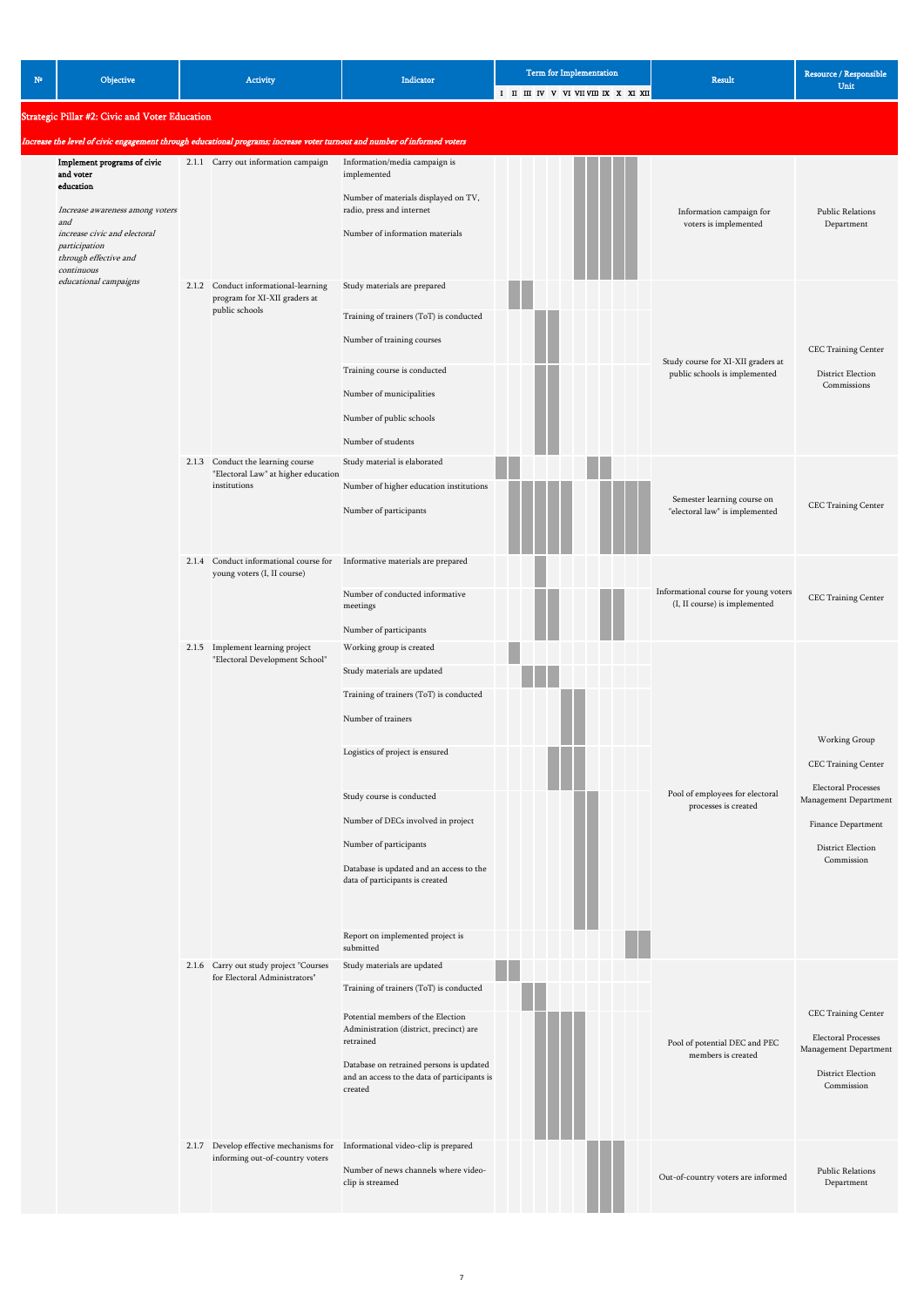| $N^{\circ}$ | Objective                                                                                                                                                                                                                            | Activity                                                     | Indicator                                                                                                                                                                                                                                                                                                                                                                                                                                                                                                                                                                                                                                                                                                                                                                        | Term for Implementation              | Result                                           | Resource / Responsible<br>Unit                                                                                                                                                                                                     |
|-------------|--------------------------------------------------------------------------------------------------------------------------------------------------------------------------------------------------------------------------------------|--------------------------------------------------------------|----------------------------------------------------------------------------------------------------------------------------------------------------------------------------------------------------------------------------------------------------------------------------------------------------------------------------------------------------------------------------------------------------------------------------------------------------------------------------------------------------------------------------------------------------------------------------------------------------------------------------------------------------------------------------------------------------------------------------------------------------------------------------------|--------------------------------------|--------------------------------------------------|------------------------------------------------------------------------------------------------------------------------------------------------------------------------------------------------------------------------------------|
|             |                                                                                                                                                                                                                                      | 2.1.8 Carry out "Talk to Voters" project                     | Project concept is updated<br>Plan is developed<br>Informational materials are prepared<br>Variety of prepared materials<br>Variety of brand products<br>Instruction/meetings are conducted with<br>DEC<br>Logistics is ensured<br>DEC held meetings with stakeholders<br>Informational meetings for voters are<br>held including in regions densely<br>populated with ethnic minorities<br>Meetings are held for persons with<br>disabilities<br>Informational campaign<br>"Find Yourself, Find Your Election<br>Precinct" is held<br>Informational campaigns: "Come to<br>Vote", "E-day procedures"<br>are held<br>Project report is prepared (number of<br>campaigns including variety of brand<br>products delivered in regions densely<br>populated with ethnic minorities) | I II III IV V VI VII VII IX X XI XII | Voter awareness raising campaign is<br>conducted | <b>Public Relations</b><br>Department<br>Coordination, Planning and<br>Reporting Department<br><b>Electoral Processes</b><br>Management Department<br>Finance Department<br>CEC Training Center<br>District Election<br>Commission |
| 2.2         | Develop electoral culture<br>Design and implement creative<br>civic<br>education projects that engage<br>stakeholders<br>and the general public<br>Increase public awareness about<br>the electoral process and<br>political culture | 2.2.1 Conduct study programs for<br>stakeholders             | Study programs are designed<br>Study programs are conducted<br>Number of participant parties/subjects<br>Number of non-governmental local<br>observer organizations<br>Number of media outlets<br>Number of state entities<br>Number of participants                                                                                                                                                                                                                                                                                                                                                                                                                                                                                                                             |                                      | Study program for stakeholders is<br>implemented | CEC Training Center<br>Legal Department                                                                                                                                                                                            |
|             |                                                                                                                                                                                                                                      | 2.2.2 Organize events aiming at<br>promotion of<br>elections | Number of Open Door days held at the<br><b>CEC</b>                                                                                                                                                                                                                                                                                                                                                                                                                                                                                                                                                                                                                                                                                                                               |                                      | Information campaign for voter<br>is implemented | <b>Public Relations</b><br>Department<br>Coordination, Planning and<br>Reporting Department                                                                                                                                        |

CEC Training Center

|     |                              |                                    | 2.2.3 Technical assistance and promotion Number of organizations that were |  |  |  |                                      |                            |
|-----|------------------------------|------------------------------------|----------------------------------------------------------------------------|--|--|--|--------------------------------------|----------------------------|
|     |                              | of internal elections in different | provided with technical assistance based                                   |  |  |  |                                      | Finance Department         |
|     |                              | organizations / institutions       | on their demand                                                            |  |  |  | Technical assistance is provided for |                            |
|     |                              |                                    |                                                                            |  |  |  | internal elections in different      | <b>Electoral Processes</b> |
|     |                              |                                    |                                                                            |  |  |  | organizations / institutions         | Management Department      |
|     |                              |                                    |                                                                            |  |  |  |                                      |                            |
| 2.3 | <b>Promote Civil Society</b> | 2.3.1 Organize grant competitions  | Priorities are defined                                                     |  |  |  |                                      |                            |
|     | Engagement                   |                                    |                                                                            |  |  |  |                                      |                            |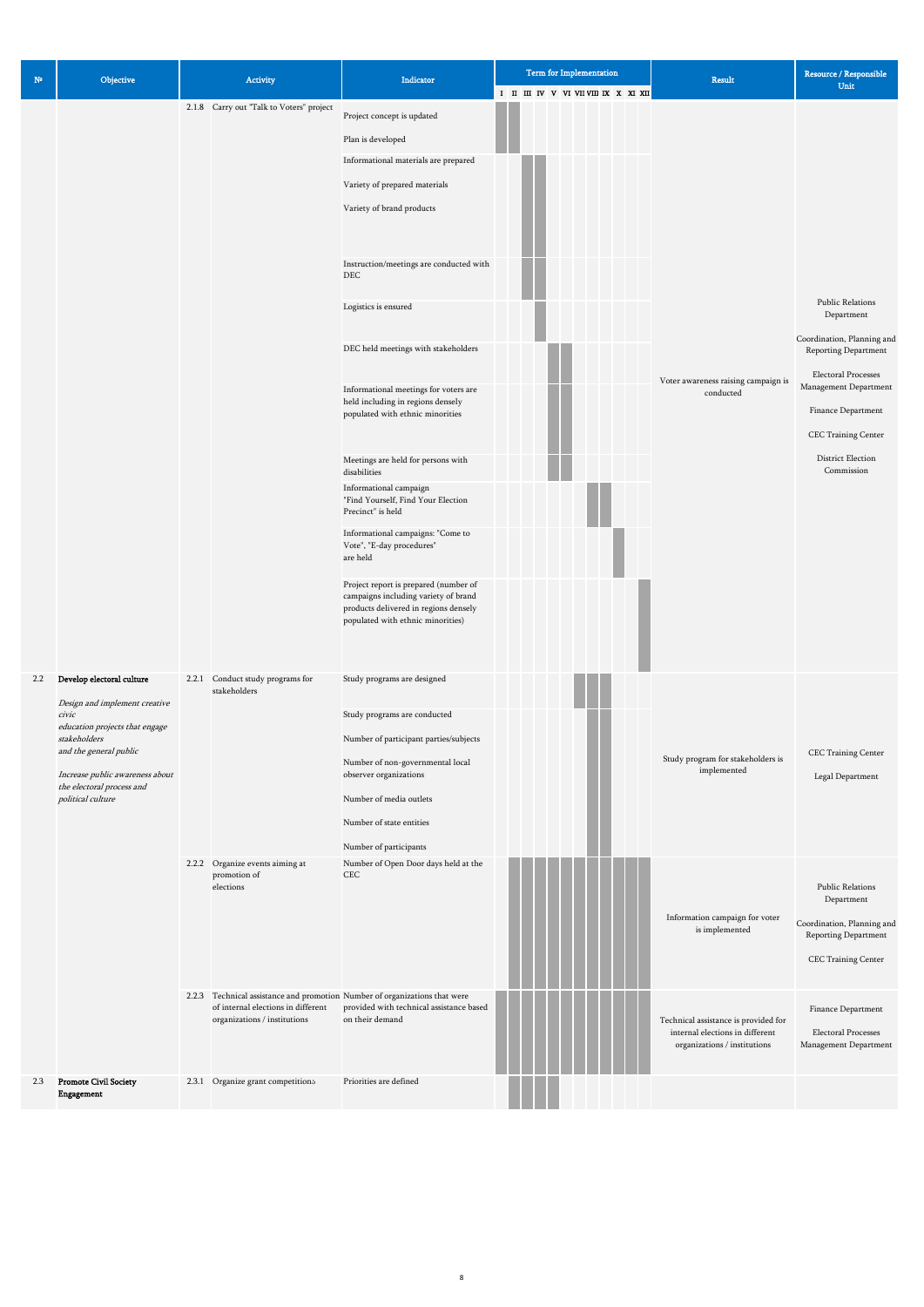| N <sup>2</sup> | Objective                                                                                                                          | Activity                                               | Indicator                                                                                                                                                                                                           |  | <b>Term for Implementation</b><br>I II III IV V VI VII VIII IX X XI XII |  |  |  | Result                                                                                              | Resource / Responsible<br>Unit                                                                                         |
|----------------|------------------------------------------------------------------------------------------------------------------------------------|--------------------------------------------------------|---------------------------------------------------------------------------------------------------------------------------------------------------------------------------------------------------------------------|--|-------------------------------------------------------------------------|--|--|--|-----------------------------------------------------------------------------------------------------|------------------------------------------------------------------------------------------------------------------------|
|                | Support the capacity building of<br>the civil<br>society to ensure increased<br>participation of<br>society in electoral processes |                                                        | No less than 1 grant contest is conducted<br>Number of funded projects<br>Budget of funded projects<br>Geographic area of funded projects<br>Reports of projects and monitoring results<br>are submitted to the CEC |  |                                                                         |  |  |  | Civil society engagement is ensured                                                                 | <b>CEC</b><br>CEC Training Center                                                                                      |
|                |                                                                                                                                    | 2.3.2 Hold meetings of the working<br>group at the CEC | Number of meetings (PWDs, gender<br>equality issues, ethnic minorities,<br>technical group and other)                                                                                                               |  |                                                                         |  |  |  | Working group members are<br>informed about the Election<br>Administration's plan and<br>activities | Coordination, Planning and<br>Reporting Department<br><b>Public Relations</b><br>Department<br>Gender Equality Council |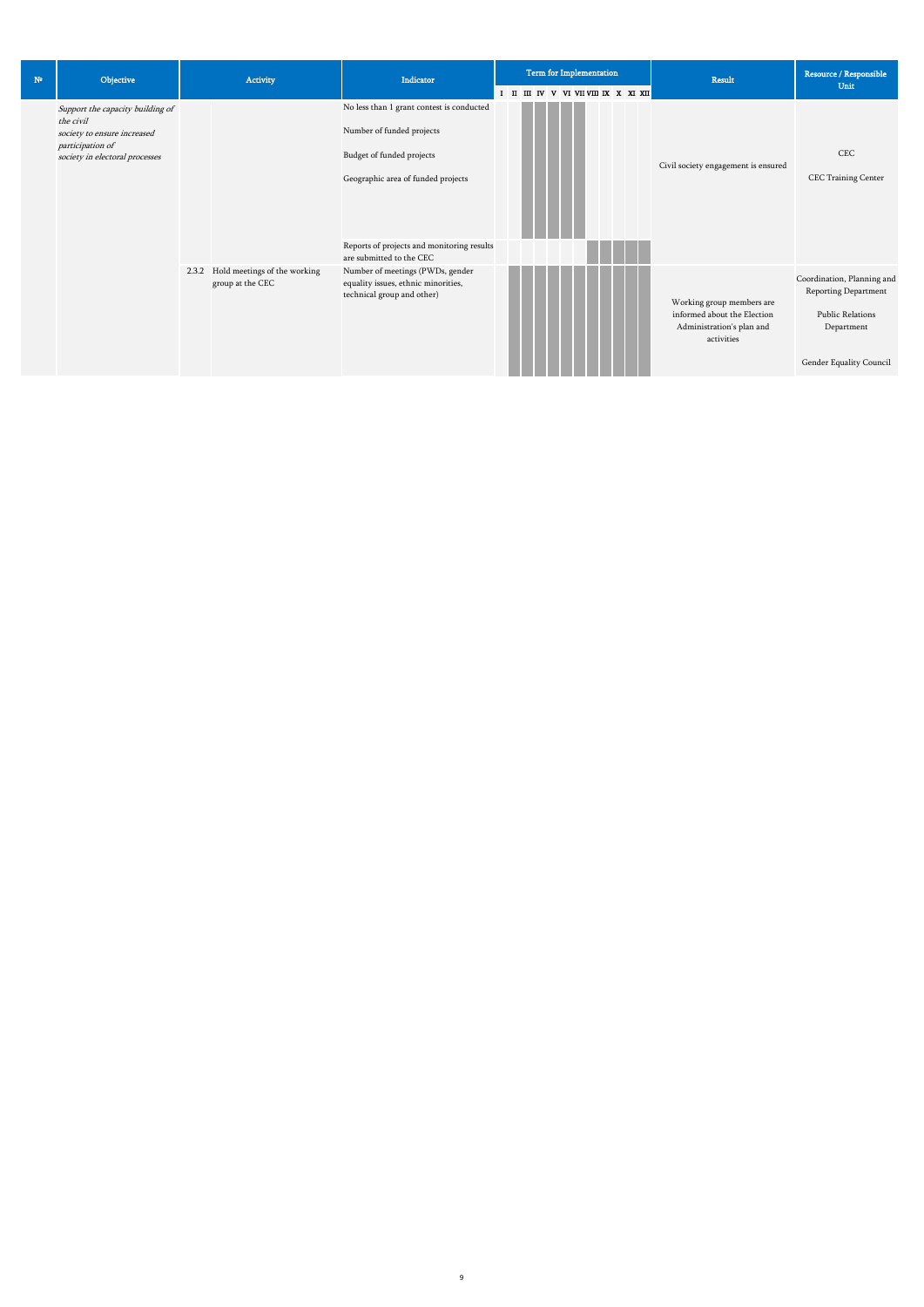| $N^{\circ}$ | Objective                                                                                                                |  | Activity                                                                                                                                                                                                    | Indicator                                                                                                                                                                                                                                                                                 | <b>Term for Implementation</b>        | <b>Result</b>                                                                                    | Resource / Responsible<br>Unit                                         |
|-------------|--------------------------------------------------------------------------------------------------------------------------|--|-------------------------------------------------------------------------------------------------------------------------------------------------------------------------------------------------------------|-------------------------------------------------------------------------------------------------------------------------------------------------------------------------------------------------------------------------------------------------------------------------------------------|---------------------------------------|--------------------------------------------------------------------------------------------------|------------------------------------------------------------------------|
|             | Strategic Pillar 3: Electoral Environment                                                                                |  |                                                                                                                                                                                                             | Create an inclusive electoral environment through active participation of stakeholders in election processes, support improved legislation                                                                                                                                                | I II III IV V VI VII VIII IX X XI XII |                                                                                                  |                                                                        |
| 3.1         | Support improved legal<br>framework<br>Ensure compatibility of electoral<br>legislature<br>with international standards  |  | 3.1.1 Make legal analysis of the<br>conducted elections and prepare<br>recommendations                                                                                                                      | Legal acts issued by CEC and DEC are<br>analyzed<br>Legislative proposals for amendments to<br>the election code are prepared<br>Package of legislative amendments is                                                                                                                     |                                       | Based on the submitted proposals of<br>the CEC, election legislation is<br>improved              | Legal Department                                                       |
|             | Draft legislative proposals                                                                                              |  | 3.1.2 Analyze reports of local and<br>international organizations on the<br>conducted elections and prepare<br>recommendations                                                                              | submitted to Parliament of Georgia<br>Reports of local and international<br>organizations are analyzed<br>Recommendations are prepared and<br>submitted                                                                                                                                   |                                       | Recommendations given to the<br>Election Administration are considered<br>to the degree possible | Coordination, Planning and<br>Reporting Department<br>Legal Department |
|             |                                                                                                                          |  | 3.1.3 Consider international standards<br>and good practice in legal acts of<br>the Election Administration                                                                                                 | Comparative analysis of legal acts of<br>Election Administration is made<br>Analysis of legal acts, international<br>standards and good practice document is<br>prepared<br>Number of legal acts of the Election<br>Administration that are in line with<br>standards and good practice   |                                       | Good practice is envisaged during<br>issuing legal acts of the Election<br>Administration        | Legal Department                                                       |
|             |                                                                                                                          |  | 3.1.4 Update election dispute resolution Manuals are updated<br>(EDR) textbook, updated document<br>of uniform<br>practice and hold meetings with<br>NGO's (if relevant legislative<br>amendments are made) | Meetings are held<br>Number of conducted meetings<br>Number of participants                                                                                                                                                                                                               |                                       | Textbooks are updated                                                                            | Legal Department                                                       |
|             |                                                                                                                          |  | 3.1.5 Strengthen the capacity of<br>administrative proceedings related<br>to the disputes of the CEC and the<br>DEC                                                                                         | Action instruction to improve capacity of<br>administrative proceedings is updated<br>No less than 7 regional working meetings<br>were held with DEC on prepared<br>instruction<br>Number of meetings                                                                                     |                                       | Capacity of administrative proceedings<br>related to the disputes at CEC and DEC<br>is increased | Legal Department<br>CEC Training Center                                |
|             |                                                                                                                          |  | 3.1.6 Ensure training programs on<br>legislative issues and election<br>disputes at all levels of the Election<br>Administration                                                                            | Training program is designed<br>No less than 7 training courses are<br>conducted<br>Number<br>of participants                                                                                                                                                                             |                                       | Training programs in legislative issues<br>and election disputes are conducted                   | Legal Department                                                       |
| 3.2         | <b>Ensure electoral integrity</b><br>Ensure integrity of electoral<br>processes by preventing election-<br>related risks |  | 3.2.1 Ensure safe electoral processes                                                                                                                                                                       | Activities are implemented according to<br>the plan of Electoral Integrity<br>Management Plan<br>Memorandum of Understanding is signed<br>between the CEC and the Ministry of<br><b>Internal Affairs</b><br>Code of Conduct if signed between the<br>CEC and local observer organizations |                                       | Safe electoral processes are ensured                                                             | Working Group                                                          |

**TELEVISION** DEC received training courses I. Measures are taken for DEC safety **I**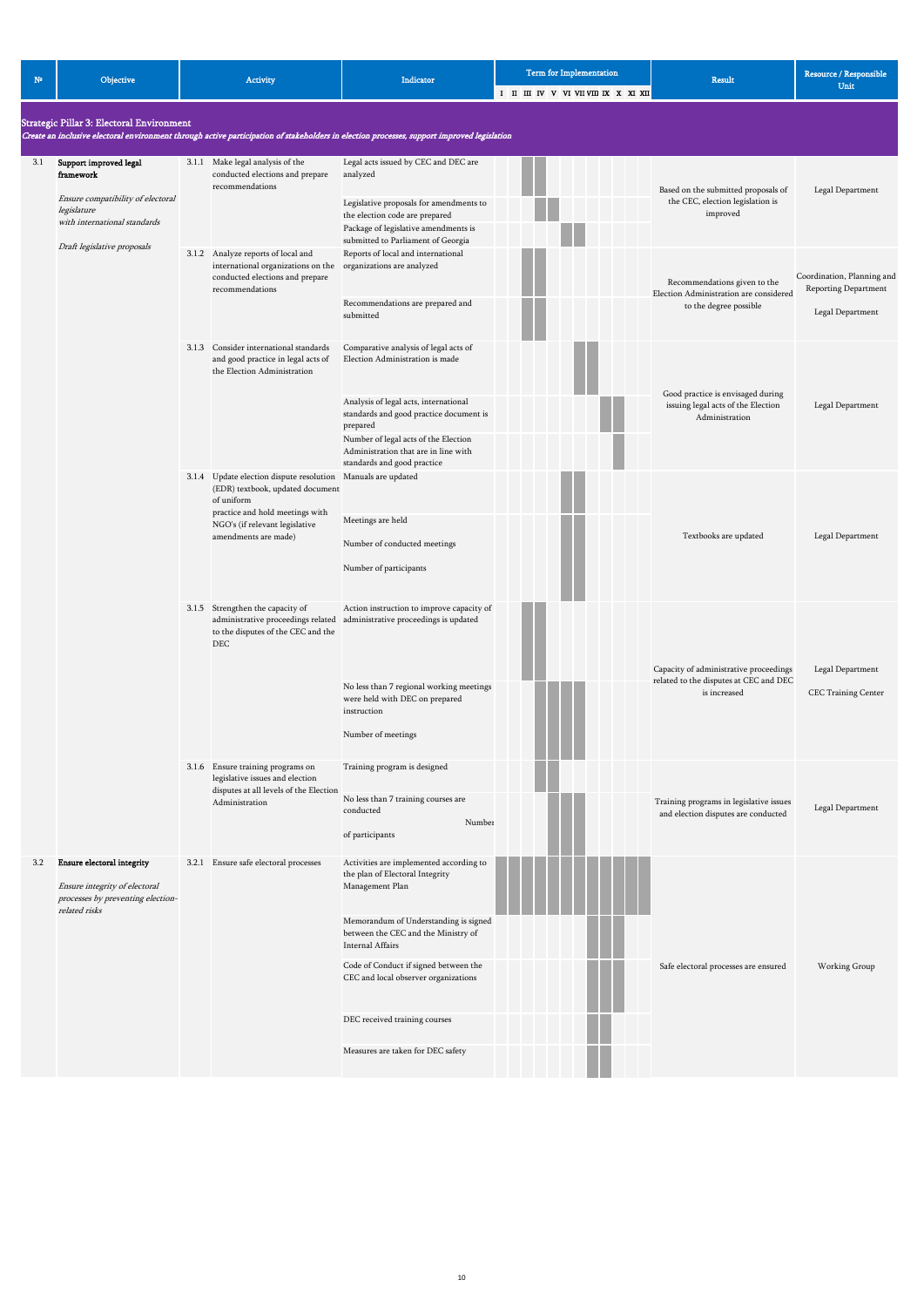| ${\bf N^o}$ | Objective                                                                                                                                                                                                             | Activity                                                                                                                                       | Indicator                                                                                                                                                                                                                                                                                                                                                                                                                                                                                                                                                                                                                                                                                                                                                                                                                                                                                                                                                                                                                                                                       | Term for Implementation              | <b>Result</b>                                                                                                                                       | Resource / Responsible<br>Unit                                                                                                                                                                          |
|-------------|-----------------------------------------------------------------------------------------------------------------------------------------------------------------------------------------------------------------------|------------------------------------------------------------------------------------------------------------------------------------------------|---------------------------------------------------------------------------------------------------------------------------------------------------------------------------------------------------------------------------------------------------------------------------------------------------------------------------------------------------------------------------------------------------------------------------------------------------------------------------------------------------------------------------------------------------------------------------------------------------------------------------------------------------------------------------------------------------------------------------------------------------------------------------------------------------------------------------------------------------------------------------------------------------------------------------------------------------------------------------------------------------------------------------------------------------------------------------------|--------------------------------------|-----------------------------------------------------------------------------------------------------------------------------------------------------|---------------------------------------------------------------------------------------------------------------------------------------------------------------------------------------------------------|
| 3.3         | <b>Ensure inclusive electoral</b><br>environment<br>Ensure equal and accessible<br>electoral<br>environment<br>Improve existing mechanisms<br>for<br>disseminating election-related<br>information<br>to stakeholders | 3.3.1 Inform persons with disabilities<br>3.3.2 Retrain staff members (trainer,<br>district/precinct) of the Election<br>electoral environment | Informative promo about services<br>available for PWDs is prepared<br>Number of TV channels where<br>informative promos are streamed<br>Information to blind voters on the<br>sequence of candidates in the ballot paper<br>is available on the CEC website<br>All informative promos of CEC is<br>supported by sign language<br>CEC news briefings on E-day is supported<br>by sign language<br>"Code of ethics and behavioral norms on<br>how to treat PWDs on E-day" - training<br>Administration to ensure inclusive module for PEC members is updated<br>Practical<br>assignment is added to the training<br>module on use of accessible supporting<br>means (tactile ballot guide, magnifying<br>lens, poster of polling, and special polling<br>booth) for PEC members on E-day<br>Meetings with DEC members on<br>supporting inclusive electoral<br>environment is held<br>Training of Trainers (ToT) for supproting<br>inclusive electoral environment is held<br>PEC members are retrained on code of<br>ethics and behavioral norms on how to<br>treat PWDs on E-day | I II III IV V VI VII VII IX X XI XII | Information for PWDs is<br>accessible<br>Employees of the Election<br>Administration on supporting inclusive<br>electoral environment are retrained | <b>Public Relations</b><br>Department<br>Coordination, Planning and<br>Reporting Department<br>Coordination, Planning and<br>Reporting Department<br>Working Group<br>CEC Training Center               |
|             |                                                                                                                                                                                                                       | while equipping PECs                                                                                                                           | 3.3.3 Fully consider the needs of PWDs Tactile ballot guide for blind voters is<br>updated accordingly and placed in every<br>election precinct<br>No less than 2 magnifying sheets for<br>visually impaired voters are placed in<br>each election precinct<br>Special polling booths are renewed<br>accordingly, located in adapted polling<br>stations and are available to voters using<br>wheelchair<br>$\boldsymbol{A}$<br>road sign is posted at adapted polling<br>stations if there is an alternative entrance<br>Poster informing voting procedures to<br>deaf voters, voters with hearing<br>impairment, and beneficiaries of support<br>is updated and located in every election<br>precinct                                                                                                                                                                                                                                                                                                                                                                         |                                      | Independent participation of<br>PWD's in voting process is<br>improved                                                                              | Coordination, Planning<br>and<br>Reporting Department<br>Electoral Processes<br>Management Department<br>Finance Department<br>Working Group<br>District Election<br>Commissions<br>CEC Training Center |

Public Relations Department

| 3.3.4 Inform ethnic minority voters | Informative promo on the services<br>available to ethnic minority voters is<br>prepared                         |
|-------------------------------------|-----------------------------------------------------------------------------------------------------------------|
|                                     | All CEC informative promos are<br>translated into Azerbaijani and Armenian<br>languages                         |
|                                     | Number of TV channels where<br>informative promos are streamed                                                  |
|                                     | Information on participation in elections<br>is disseminated via Press in Armenian<br>and Azerbaijani languages |

Coordination, Planning and Reporting Department

Information for ethnic minority voters is accessible

in.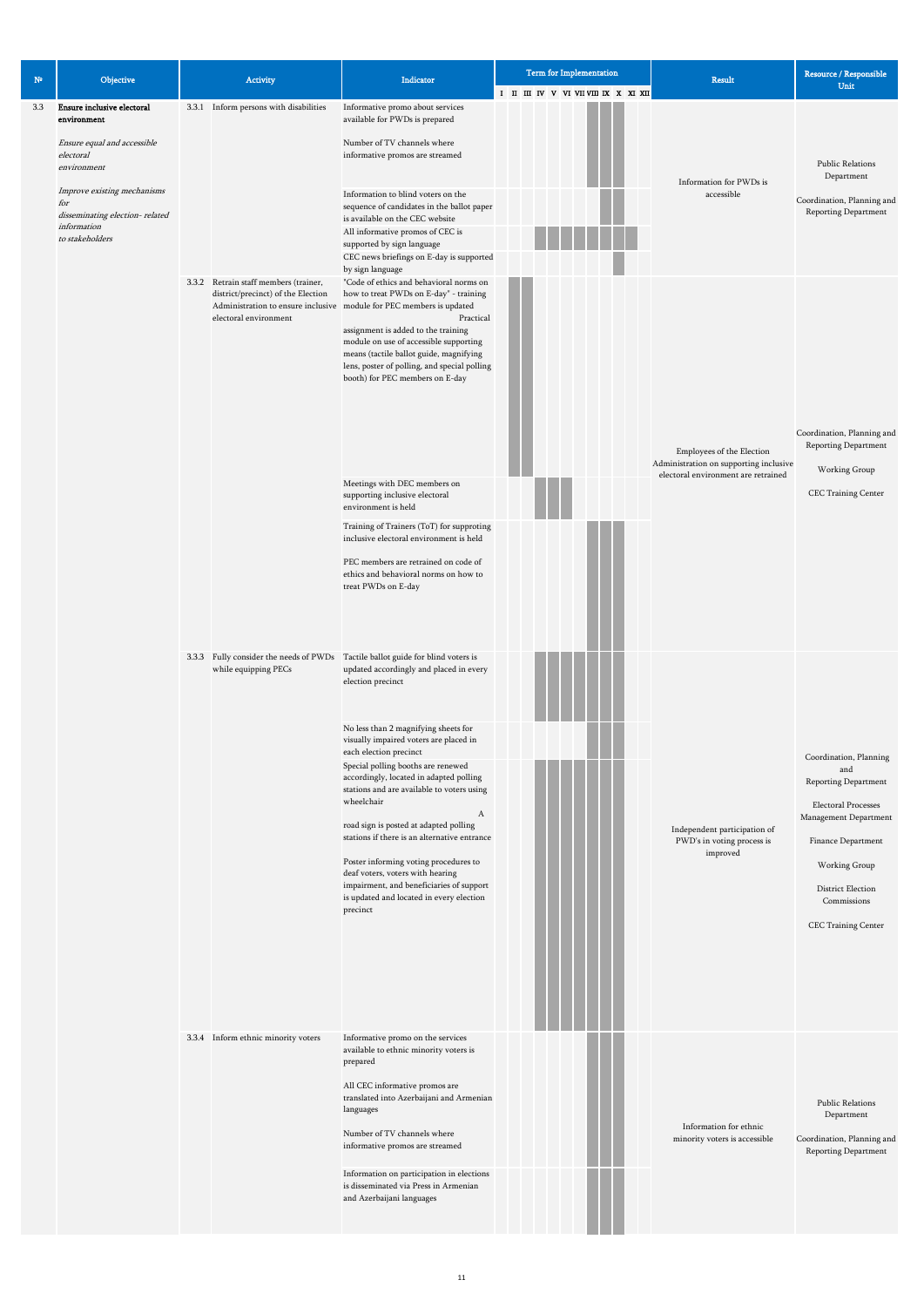| ${\bf N}^{\rm o}$ | Objective                                                                                                                                                                                                  | Activity                                                                                                      | Indicator                                                                                                                                                                                                                             | <b>Term for Implementation</b><br>I II III IV V VI VII VII IX X XI XII | <b>Result</b>                                                                                                            | Resource / Responsible<br>Unit                                                                                                                                                                                                              |
|-------------------|------------------------------------------------------------------------------------------------------------------------------------------------------------------------------------------------------------|---------------------------------------------------------------------------------------------------------------|---------------------------------------------------------------------------------------------------------------------------------------------------------------------------------------------------------------------------------------|------------------------------------------------------------------------|--------------------------------------------------------------------------------------------------------------------------|---------------------------------------------------------------------------------------------------------------------------------------------------------------------------------------------------------------------------------------------|
|                   |                                                                                                                                                                                                            | 3.3.5 Translate electoral documentation Number and variety of translated<br>for ethnic minorities             | materials into Armenian and Azerbaijani<br>languages                                                                                                                                                                                  |                                                                        | Electoral documentations/information<br>material us accessible to ethnic<br>minorities                                   | Coordination, Planning and<br>Reporting Department<br>CEC Training Center                                                                                                                                                                   |
| 3.4               | Support gender-balanced<br>environment<br>Develop and implement the<br>Election Administration's gender<br>equality policy;<br>encourage greater participation<br>of women in political and public<br>life | 3.4.1 Reflect aspects of gender equality<br>in study programs and materials of<br>the Election Administration |                                                                                                                                                                                                                                       |                                                                        | Gender Equality aspects are<br>considered in study programs<br>and materials developed by<br>the Election Administration | Gender Equality Council<br>CEC Training Center                                                                                                                                                                                              |
|                   |                                                                                                                                                                                                            | 3.4.2 Raise awareness of electoral<br>stakeholders on gender equality<br>issues in terms of elections         | Materials are prepared<br>Number of conducted events and<br>participants<br>Participation in the events organized by<br>electoral stakeholders                                                                                        |                                                                        | Awareness of electoral stakeholders on<br>gender equality issues is increased                                            | Gender Equality Council                                                                                                                                                                                                                     |
|                   |                                                                                                                                                                                                            | 3.4.3 Consider and/or support gender<br>equality issues while organizing<br>grant competitions                | Number of financed projects that<br>considers gender equality aspects<br>Amount of allocated funds                                                                                                                                    |                                                                        | Gender equality issues are<br>considered while organizing<br>grant competitions                                          | CEC<br>CEC Training Center                                                                                                                                                                                                                  |
|                   |                                                                                                                                                                                                            | the CEC website                                                                                               | 3.4.4 Process election data according to Gender disaggregated data on voters,<br>gender composition and publish on candidates, observers and employees of<br>the Election Administration is processed<br>and published on the website |                                                                        | Gender disaggregated election<br>data is available                                                                       | <b>Electoral Processes</b><br>Management Department<br>Registration and<br>Administrative Department<br>Voters' List Formation and<br><b>Informational Technologies</b><br>Department<br>Coordination, Planning and<br>Reporting Department |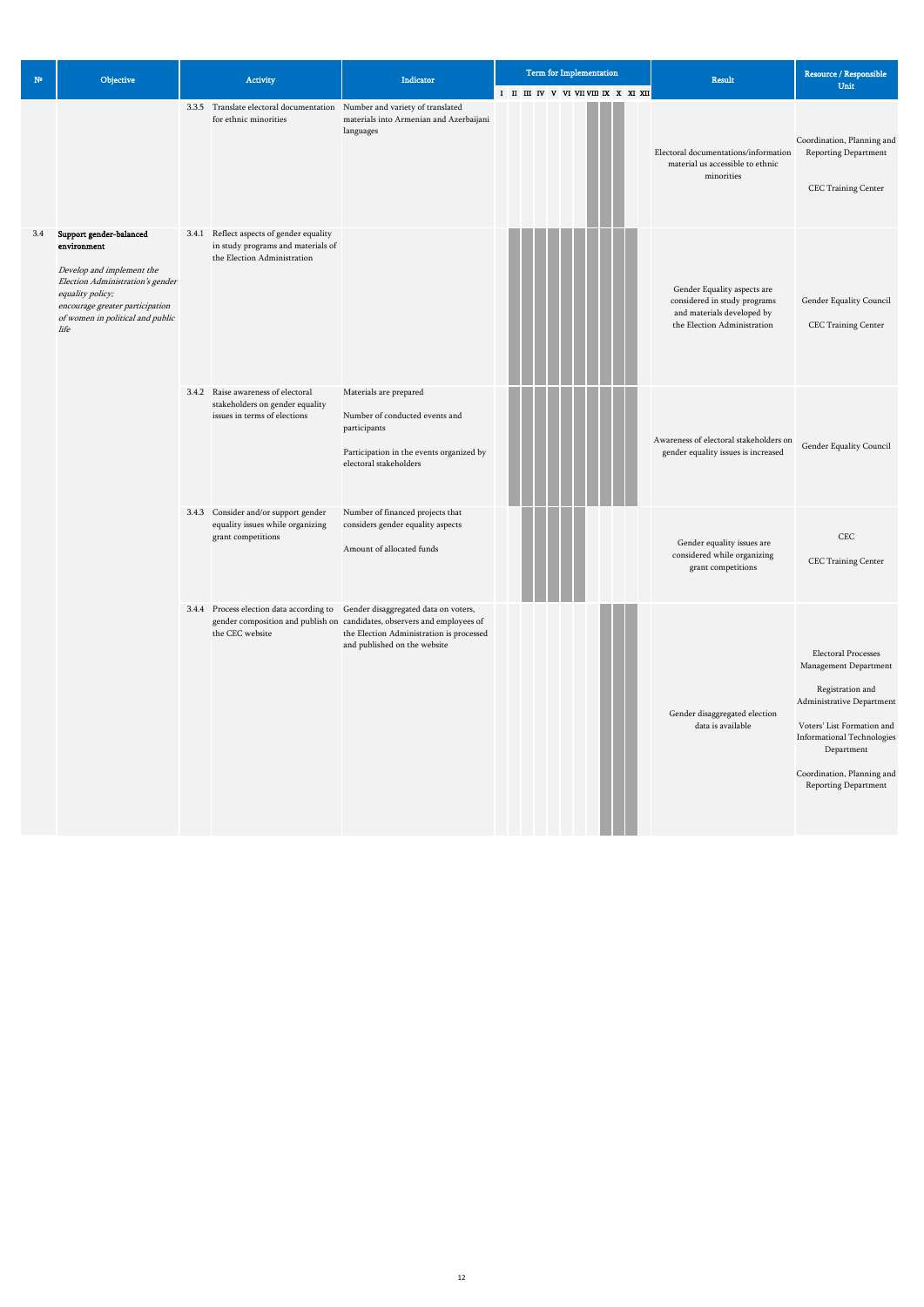No less than 150 DEC members received training course

Number of participants

Process of proceedings is improved Registration and<br>Administrative Department

| $N^{\circ}$ | Objective                                                                                                                                                                                                                                 | Activity                                                                         | Indicator                                                                                                                                                                                                                                                                                                                                                                                                                                                                                                                                                                            | Term for Implementation<br>I II III IV V VI VII VIII IX X XI XII                                                                                                                      | Result                                                       | Resource / Responsible<br>Unit                                                                                |
|-------------|-------------------------------------------------------------------------------------------------------------------------------------------------------------------------------------------------------------------------------------------|----------------------------------------------------------------------------------|--------------------------------------------------------------------------------------------------------------------------------------------------------------------------------------------------------------------------------------------------------------------------------------------------------------------------------------------------------------------------------------------------------------------------------------------------------------------------------------------------------------------------------------------------------------------------------------|---------------------------------------------------------------------------------------------------------------------------------------------------------------------------------------|--------------------------------------------------------------|---------------------------------------------------------------------------------------------------------------|
|             | <b>Strategic Pillar 4: Electoral Operations</b>                                                                                                                                                                                           |                                                                                  |                                                                                                                                                                                                                                                                                                                                                                                                                                                                                                                                                                                      |                                                                                                                                                                                       |                                                              |                                                                                                               |
|             |                                                                                                                                                                                                                                           |                                                                                  |                                                                                                                                                                                                                                                                                                                                                                                                                                                                                                                                                                                      |                                                                                                                                                                                       |                                                              |                                                                                                               |
|             |                                                                                                                                                                                                                                           |                                                                                  |                                                                                                                                                                                                                                                                                                                                                                                                                                                                                                                                                                                      | Ensure Election Day is organized on a highly professional level; Provide public with ongoing election processes and results in an efficient and timely manner and ensure transparency |                                                              |                                                                                                               |
| 4.1         | Organize and conduct elections                                                                                                                                                                                                            | 4.1.1 Organize and conduct the<br>Presidential<br>Election of Georgia            | Schedule of electoral activities is<br>approved<br>Distribution and allocation of state funds<br>(cost estimation) allocated for elections is<br>approved<br>Competitions for recruiting PEC and<br>DEC members are organized<br>Registration of electoral subjects and<br>electoral stakeholders is ensured<br>Forming the unified list of voters for E-<br>day is completed<br>Electoral processes are organized<br>according to the schedule of electoral<br>activities<br>Legal maintenance of election is ensured<br>Elections are held<br>Results are summarized and published |                                                                                                                                                                                       | Presidential<br>Election of Georgia is organized and<br>held | CEC<br>All Structural Units<br>District Election<br>Commissions                                               |
|             |                                                                                                                                                                                                                                           | 4.1.2 Purchase necessary<br>inventory/materials for<br>conducting elections      | Needs assessment research is conducted<br>Procurement procedures are<br>implemented<br>Election inventory is purchased<br>Inventory distribution is implemented                                                                                                                                                                                                                                                                                                                                                                                                                      |                                                                                                                                                                                       | Necessary inventory is ensured<br>for elections and E-day    | Finance Department<br><b>Electoral Processes</b><br>Management Department<br>District Election<br>Commissions |
| 4.2         | Increase qualification standards<br>of $DEC$<br>and PEC members<br>Increase theoretical and<br>practical knowledge of the<br>Election Administration's<br>staff on election procedures<br>Develop recourses of Election<br>Administration | 4.2.1 Develop, update and implement<br>study programs for PEC and DEC<br>members | Training methodology is defined<br>Training syllabus is elaborated<br>Training materials are developed/updated<br>Study programs are implemented<br>Monitoring/assessment is made                                                                                                                                                                                                                                                                                                                                                                                                    |                                                                                                                                                                                       | Study programs for PEC and DEC<br>members are conducted      | CEC Training Center<br>Legal Department<br><b>Electoral Processes</b><br>Management Department                |
|             |                                                                                                                                                                                                                                           | 4.2.2 Conduct training courses to DEC<br>and proceedings                         | Documents - instructions of electoral<br>on process of electoral registration registration and proceedings textbook<br>are updated                                                                                                                                                                                                                                                                                                                                                                                                                                                   |                                                                                                                                                                                       |                                                              |                                                                                                               |